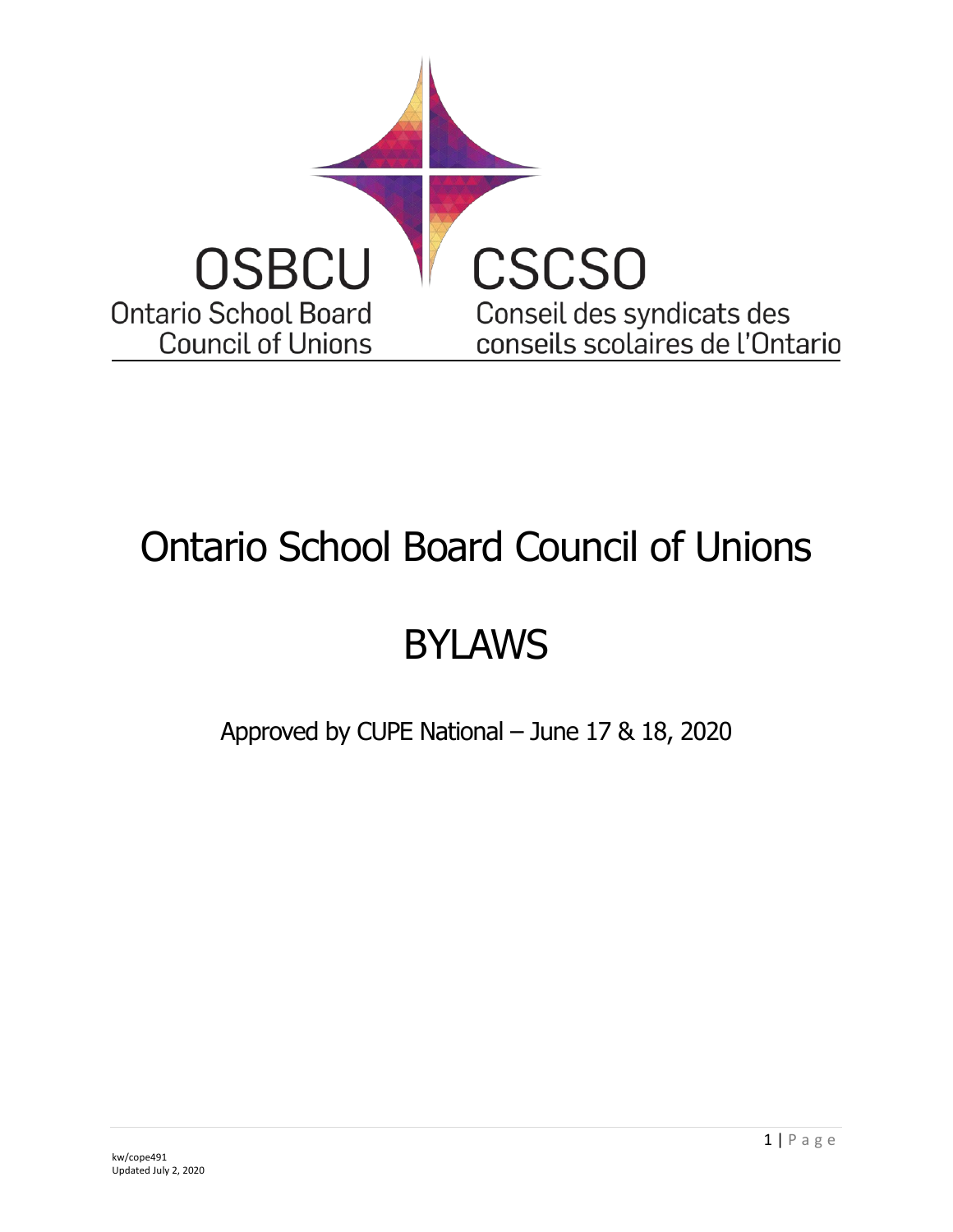## ARTICLE 1 NAME

- 1.1.01 This organization shall be known as the Ontario School Board Council of Unions (OSBCU), hereinafter referred to as the Council.
- 1.1.02 This Council is chartered as a bargaining council pursuant to Article 4 of the CUPE Constitution. The Council shall be the certified bargaining agent for Central Bargaining.

## ARTICLE 2 PURPOSE

- 2.1.01 To represent all CUPE school board locals and related workers in the province of Ontario.
- 2.1.02 Secure adequate remuneration for work performed, and generally advance the economic and social welfare of its members and of all workers.
- 2.1.03 Provide an opportunity for its members to influence and shape their future through free democratic trade unionism.
- 2.1.04 To negotiate Central Collective Bargaining on a Province-wide basis.
- 2.1.05 To support Locals in local bargaining, including but not limited to promoting coordinated language.
- 2.1.06 To defend, through the Grievance / Arbitration / Central Dispute process, centrally bargained language. The Council shall have carriage of all Central Grievances referred to it.
- 2.1.07 Support CUPE in reaching the goals set out in Article II of the CUPE Constitution.
- 2.1.08 The Council shall be the political voice of CUPE Ontario School Board Workers. The Council may carry out this function in conjunction with CUPE Ontario.
- 2.1.09 Establish strong working relationships with the public we serve and the communities in which we work and live.
- 2.1.10 Establish strong communication and working relationships between this Council, the Locals and their members.

## ARTICLE 3 MEMBERSHIP / AFFILIATION

- 3.1.01 Membership in this Council shall be open to all CUPE School Board and related industry Locals in the Province of Ontario chartered by the Canadian Union of Public Employees. All Locals affiliated to the Council must abide by the Constitution of the Canadian Union of Public Employees and the Bylaws of this Council.
- 3.1.02 By adopting these bylaws, local unions/bargaining unit(s) commit to membership in the council until the expiry of the renewed collective agreements.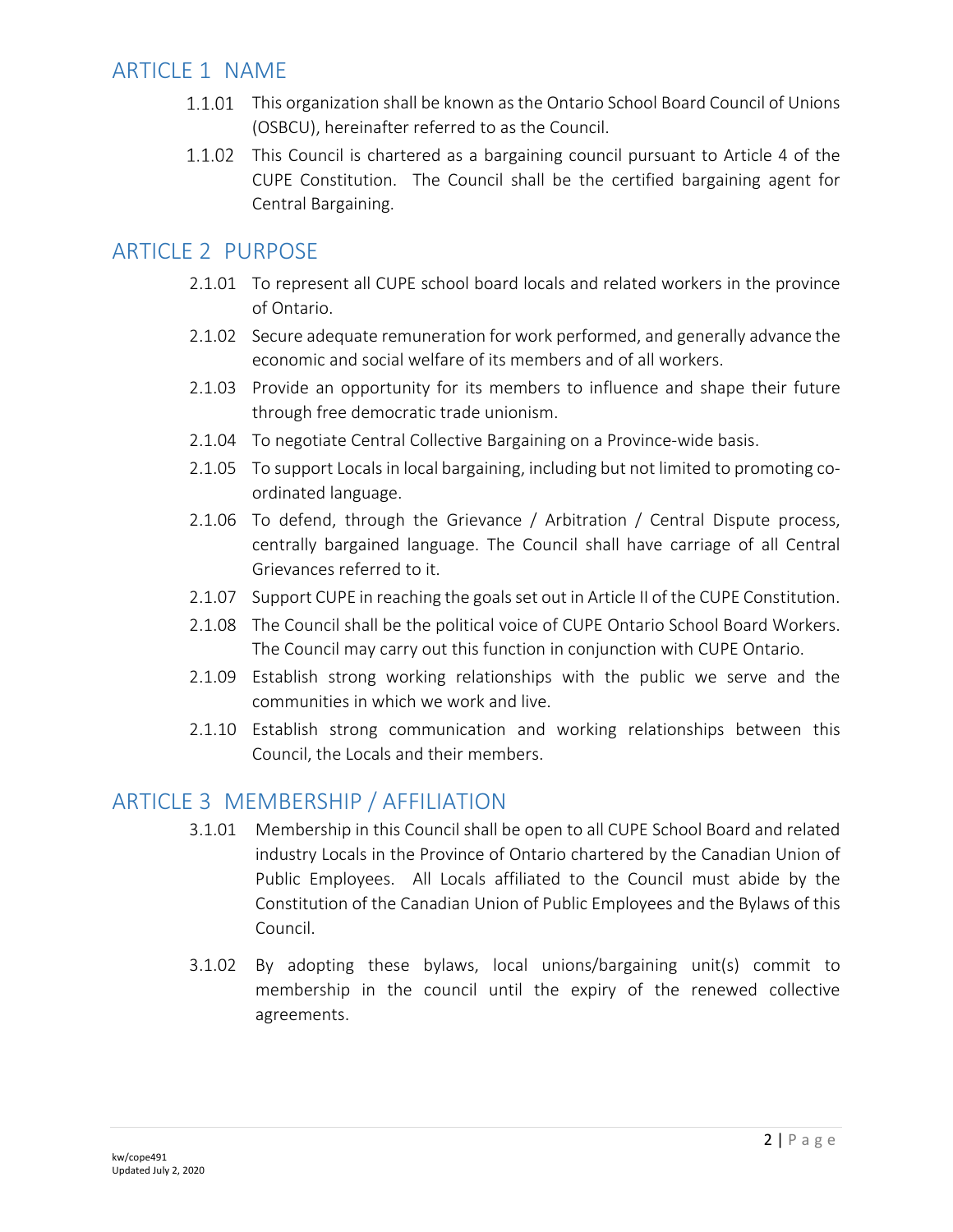- 3.1.03 If a local union does not intend to continue to belong to the Council for subsequent negotiations, the local union/bargaining unit(s) shall notify the Council not less than ninety (90) days prior to the expiry of the renewed collective agreement or the beginning of the bargaining process (defined as the release of the bargaining survey) whichever should come first
- 3.1.04 All Executive Board Members of the Council and Trustees shall remain members in good standing from an affiliated Local Union for the term of their office. Local Unions shall facilitate their participation at the annual convention. Should a Council meeting precede the Convention, conferences or leadership meetings, the Council shall subsidize the council member's one-way transportation and accommodation expenses related to the meeting. This provision is subject to Article 10.
- 3.1.05 An incumbent Executive Board Member or Trustee who is not an accredited delegate at the time of Convention in an Election Year, shall be entitled to attend Convention at the expense of the Council, with voice but not vote. They shall not be eligible for re-election.
- 3.1.06 All policies and procedures be readily available to all Presidents of affiliated Locals.

## ARTICLE 4 REPRESENTATION

4.1.01 At all conventions and conferences of this Council the basis of representation from affiliated local unions paying per capita tax shall be:

<span id="page-2-0"></span>

| 4.1.01(a) | 1 to 100 members - TWO delegates |
|-----------|----------------------------------|
| 4.1.01(b) | 101 to 200 - THREE delegates     |
| 4.1.01(c) | 201 to 300 - FOUR delegates      |
| 4.1.01(d) | 301 to 400 - FIVE delegates      |
| 4.1.01(e) | 401 to 500 - SIX delegates       |
| 4.1.01(f) | 501 to 600 - SEVEN delegates     |
| 4.1.01(g) | 601 to 700 - EIGHT delegates     |
| 4.1.01(h) | 701 to 850 - NINE delegates      |
| 4.1.01(i) | 851 to 1000 - TEN delegates      |

- 4.1.02 Plus, one additional delegate for each additional 500 membership or major portion thereof.
- 4.1.03 In the event that the Ontario Division formula for delegates numbers change, these numbers will change to reflect the Ontario Division.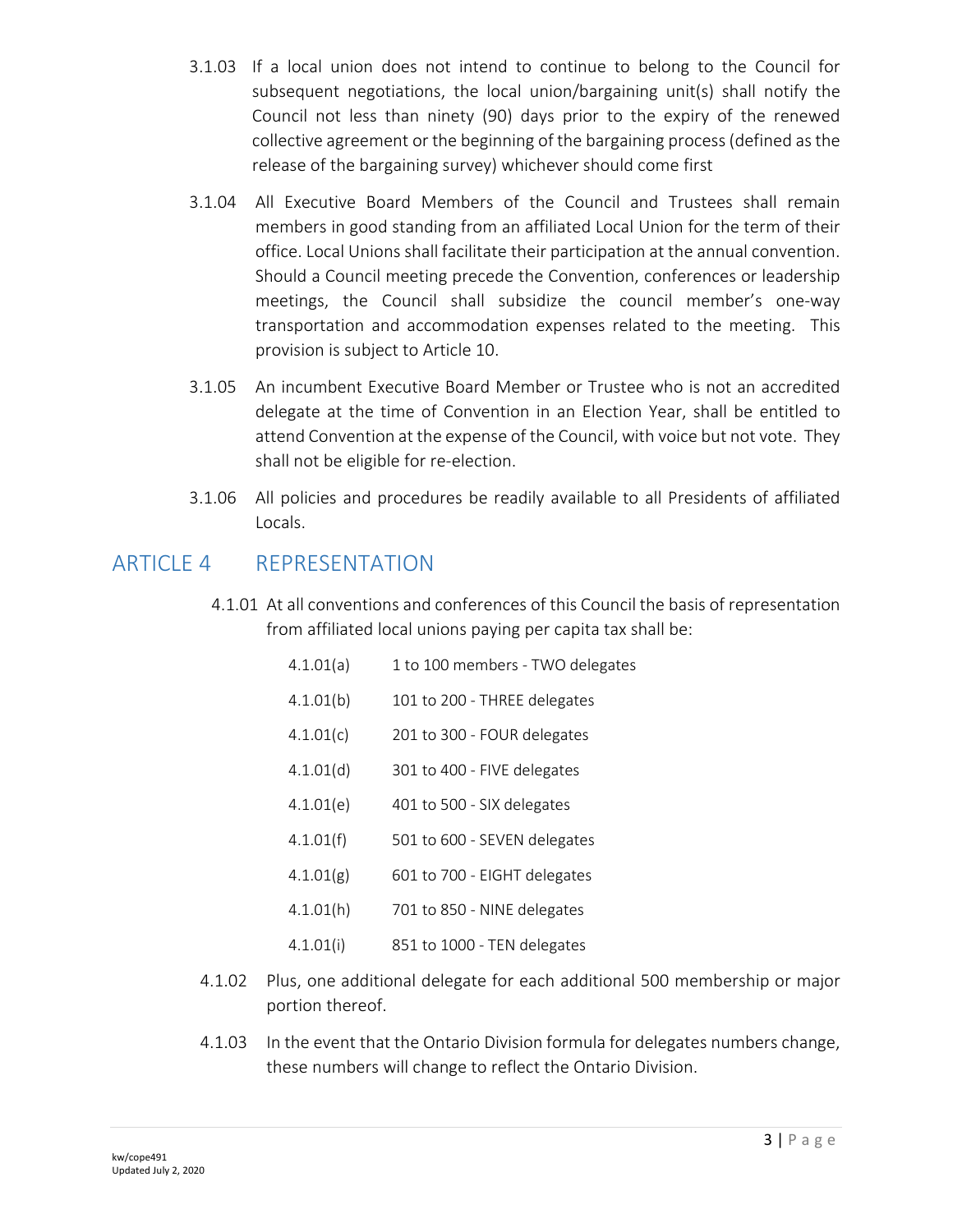- 4.1.04 The President and Secretary-Treasurer of the National Union and the Ontario Division have the right to attend all meetings of the Council with voice but no vote.
- 4.1.05 No Non-Affiliated Local, or Chartered Local in arrears for three or more months, will be seated or allowed representation at Conventions or Conferences (with the exception of a Bargaining Conference and/or leadership meetings pertaining to mobilization and/or ratification).
- 4.1.06 The Annual Convention shall be governed by Rules of Order in accordance with [Appendix A](#page-24-0) attached hereto and forming part of these Bylaws.
- 4.1.07 The President of the Council may exercise his/her prerogative, and where deemed advisable, may waive the Rules of Order in order that a point of interest may be made by a delegate.
- 4.1.08 A quorum will be a minimum one-half (1/2) of the voting delegates properly credentialed and seated at any Annual Convention or Conference.

## <span id="page-3-0"></span>ARTICLE 5 PER CAPITA TAX

- 5.1.01 The per capita tax shall be 0.09% of the Local Union's average regular monthly wages to be paid Quarterly.
- 5.1.02 For Composite Locals, the per capita tax will be based on the average regular monthly wages of all local members working in the School Board sector.
- 5.1.03 The Council shall pay the membership fees to CUPE Ontario, on behalf of those locals which are affiliated to the Council. For Composite Locals, the membership fees shall be for members working in the school board sector only. In the event that the Ontario Division formula for per capita tax changes, the rate in [0](#page-3-0) will reflect the change.
- 5.1.04 The Ontario Division shall continue to provide the support to the council that is normally provided to Sector Committees.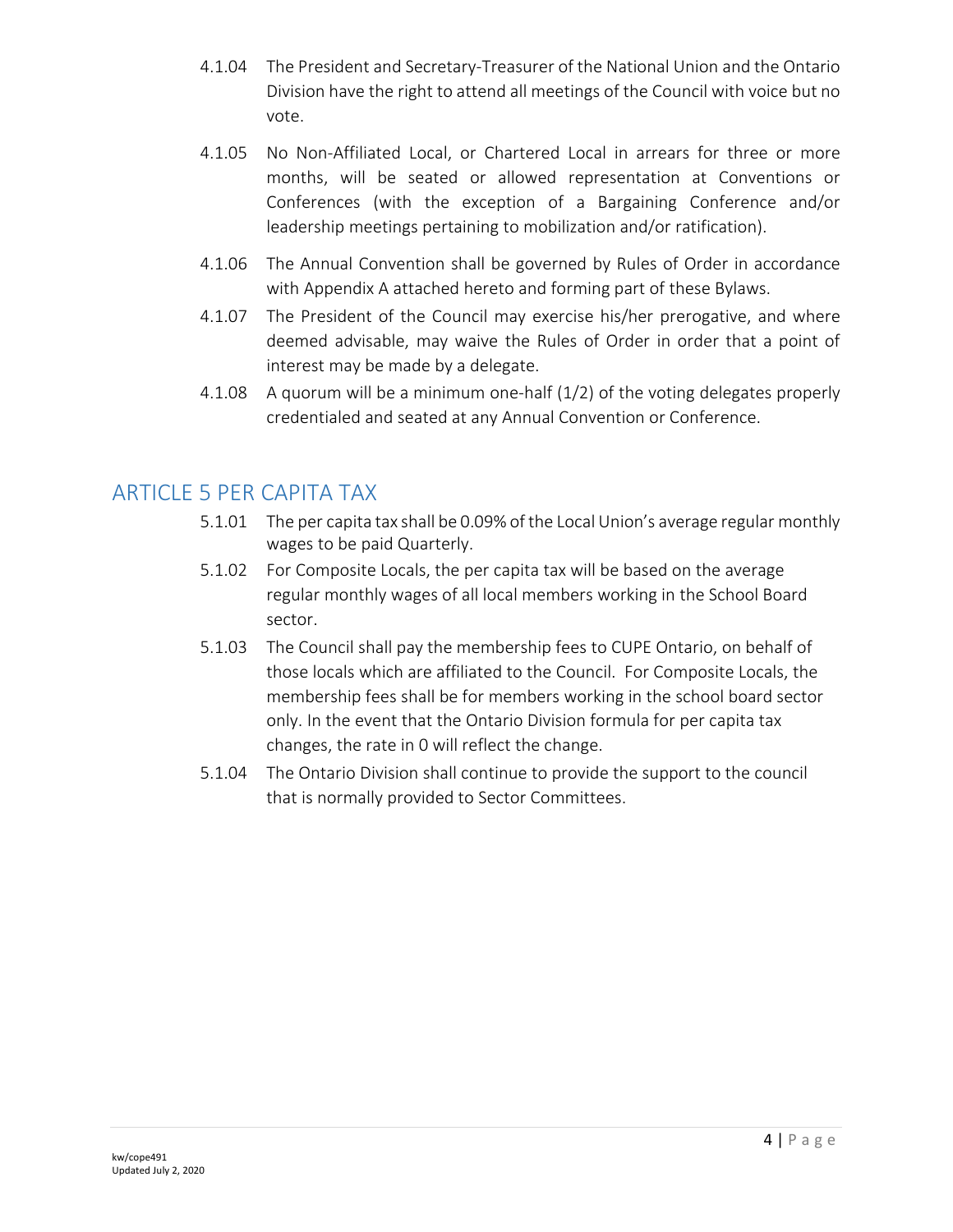## ARTICLE 6 MEETINGS AND CONFERENCES

- 6.1.01 A Convention of The Council shall be held annually.
- 6.1.02 On the recommendation of the Executive Board of the Council, the Annual Convention will be held at a time and place set by the President of the Council. When selecting the Convention location, the Executive Board of the Council will utilize unionized facilities. Further, the conference location is to be accessible to all delegates regardless of the level of ability.
- 6.1.03 The theme and program and agenda of the Annual Convention shall be set out by the Executive Board of the Council, in consultation with the Council's assigned Staff Coordinator
- 6.1.04 The Advance Convention Call shall be in the hands of the Local Unions as soon as possible, after the time and place has been determined by the Executive Board. This shall be done at least four (4) months prior to the date of the Annual Convention.
- 6.1.05 The number of delegates who may attend the Annual Convention shall not be limited. However, voting delegates will be in accordance with [0](#page-2-0) as amended from time to time.
- 6.1.06 One annual Convention, 4 executive board meetings, minimum of 1 area meeting (2 in a bargaining year) shall be held each year. Additional conferences may be ordered by the Executive Board to deal with bargaining or other issues of significance.
- 6.1.07 Special Meetings shall be held upon written petition from two-thirds (2/3) of Local Unions affiliated to the council, which have approved such petition.
- 6.1.08 For all Conferences/Conventions and meetings pertaining to bargaining, mobilization, and/or ratification, there will be 2 different fees for participation. One for affiliated locals and one for non-affiliated locals.

## ARTICLE 7 COUNCIL OFFICERS AND COUNCIL EXECUTIVE BOARD

- 7.1.01 The Officers of the Council shall consist of the President, Secretary-Treasurer, First Vice-President, French First Vice- President, Eight (8) Area Vice-Presidents, Nine (9) Area Mobilization Officers, Health & Safety Representative, Injured Worker Representative and three (3) Trustees.
- 7.1.02 The Council Executive Board shall consist of all Officers except the Trustees.
- 7.1.03 For further clarity, the Areas are defined by per Appendix F and with the assignment of locals to areas defined per Appendix E.
- 7.1.04 The Table Officers shall consist of the President, Secretary-Treasurer, First Vice-President and French First Vice President.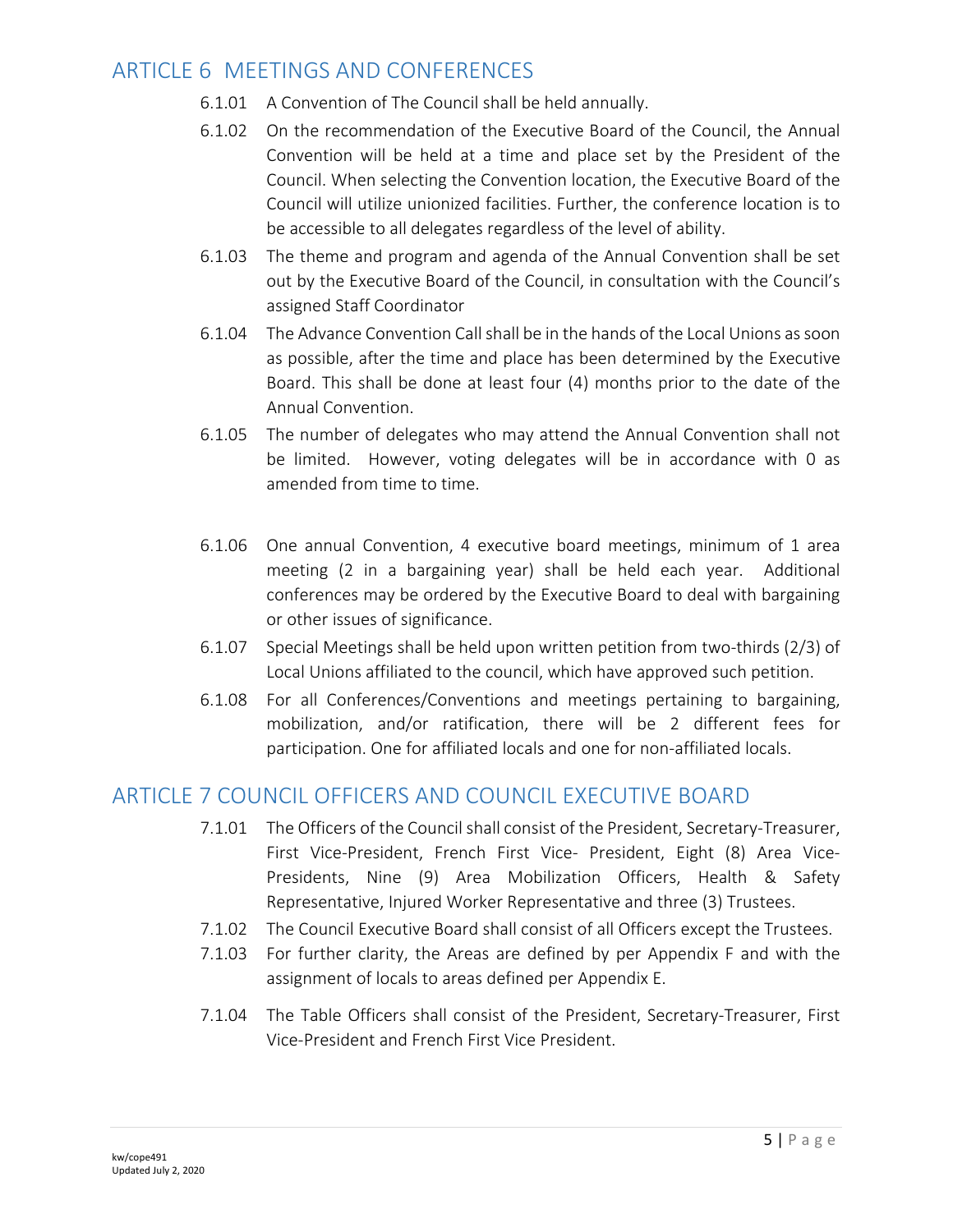## ARTICLE 8 EXECUTIVE BOARD MEETINGS

- 8.1.01 Meetings of the Council Executive Board shall be called by the President. Council Executive Board Meetings shall be scheduled in the different Areas of the Province on a rotational basis, whenever possible. Affiliated Locals shall receive notification by email of the scheduled meeting dates no later than the first council executive board meeting of each year where the Council Executive Board meeting is to be held they shall have an opportunity to make representation to the Council Executive Board.
- 8.1.02 Agenda for Executive Board Meetings:
- 8.1.03 Roll call of officers
- 8.1.04 Reading of Equality Statement
- 8.1.05 Reading of the minutes of the previous meeting and/or matters
- 8.1.06 Arising from the minutes
- 8.1.07 President's Report
- 8.1.08 Secretary-Treasurer's Report
- 8.1.09 Correspondence
- 8.1.10 Reports of Officers
- 8.1.11 Reports of Committees
- 8.1.12 Reports of Special Committees
- 8.1.13 Nominations and Elections
- 8.1.14 Unfinished business
- 8.1.15 New Business / Good and Welfare
- 8.1.16 Adjournment

## ARTICLE 9 DUTIFS OF OFFICERS

#### 9.1 PRESIDENT

- 9.1.01 The office of the President shall be a full-time book off (12-month), elected position. The President shall be elected at the Annual Convention as per [0](#page-16-0) and [Appendix C](#page-27-0) by a majority vote of ballots cast by the accredited delegates present. It shall be the responsibility of the President to ensure a leave of absence from their employer.
- 9.1.02 The President shall work closely with the CUPE National Staff.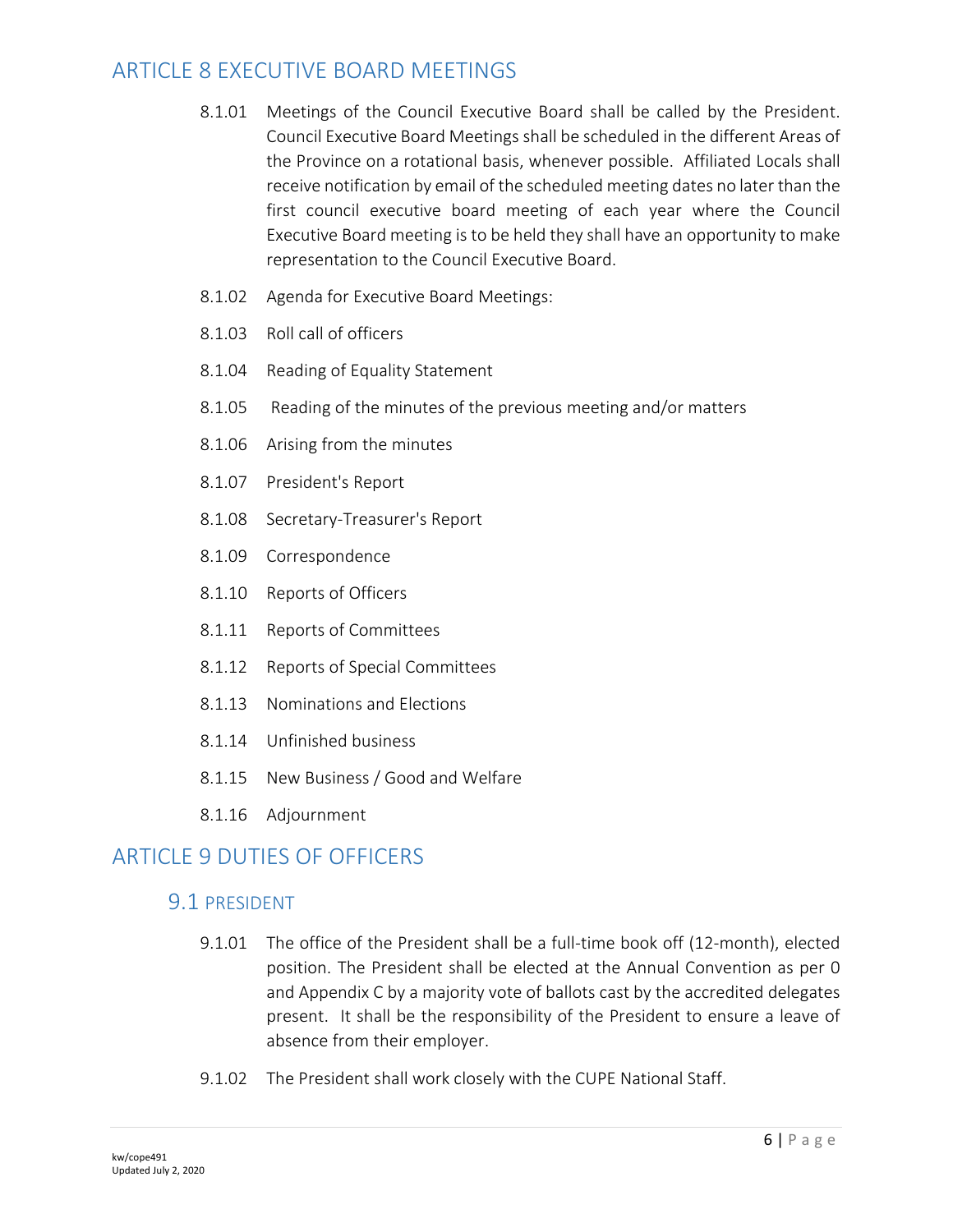- 9.1.03 The President shall be responsible for the promotion of good relations with other groups as well as interacting with other Unions, organizations and structures to establish working relationships in order to better the interests of Ontario School Board Workers in every way.
- 9.1.04 The President shall be involved in, and provide leadership to, the development and implementation of campaigns within the sector with the support of the CUPE Ontario Campaigns Coordinator, and Strike Support from both CUPE Ontario and CUPE National.
- 9.1.05 The President (or designate) shall be engaged with, and must sign off on, all communications that go out in relation to the sector.
- 9.1.06 The President shall, in conjunction with the Council's assigned Staff Coordinator, be responsible for coordinating all facets of bargaining and implementation of the Collective Agreements.
- 9.1.07 The President shall function as the Chief Executive Officer of the Council. The President shall exercise supervision over the affairs of the Council, sign all official documents and be one of the signing officers for the disbursement of funds collected directly by the Council. The President shall preside at all Conventions and Conferences and at all meetings of the Council Executive Board and over the Bargaining Committee.
- 9.1.08 The President shall assist executive board members and trustees to receive such training as may be required to carry out their functions.
- 9.1.09 The President shall have the authority to interpret and enforce these bylaws subject to appeal at the Council's Annual Convention, and ultimately to the National Executive Board.
- 9.1.10 The President or designate shall be an ex-officio member of all committees of the Council.
- 9.1.11 The President shall make and present a written report on the administration of their office and on the affairs of the Council to the Annual Convention. The President shall also make and present a report for the Executive Board Meetings.
- 9.1.12 It shall be the responsibility of the President to ensure a leave of absence from their employer for the full term of office. The Salary shall be \$63000/year (plus benefits, vacation pay, and pension contributions). This salary shall increase as per any negotiated increases in the Central Agreement.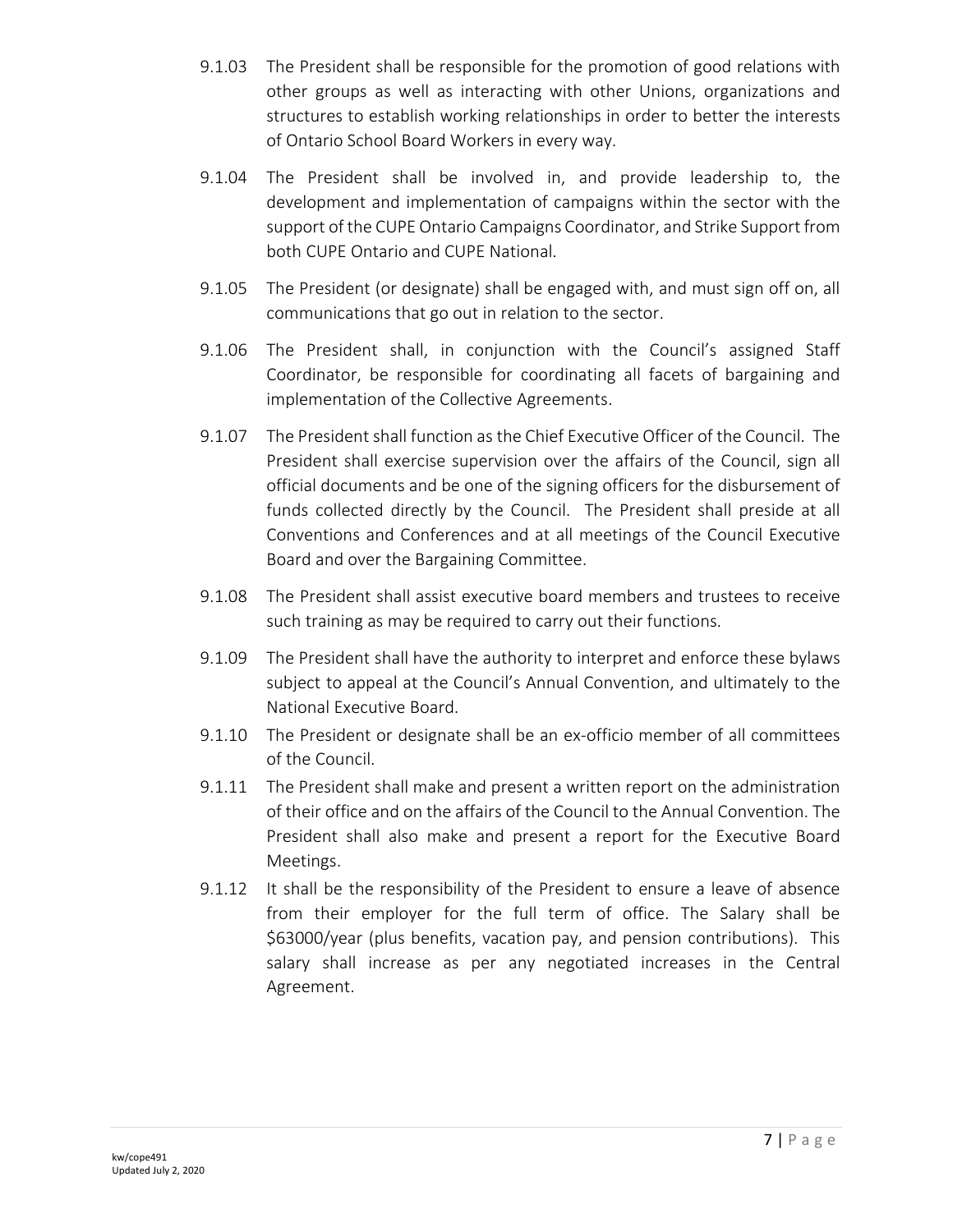- 9.1.13 The Salary and Vacation. (Vacation pay shall be equivalent to that of Officers of the Ontario Division) referred to above are the minimums. If the Officer's wage/salary (exclusive of overtime) or vacation entitlement, at the time of their election to the Council, is higher, the higher rate shall apply. The President shall, in order to carry out the day-to-day functions of the Council, utilize the council office*.* The office shall be located in the Greater Toronto Area and shall be accessible by public transportation.
- 9.1.14 The Council will endeavor to send the President or designate at Council's expense to any Convention, conference, seminar, etc., deemed advisable by the Council Executive Board. The President (or designate) shall report back to Council Executive Board.
- 9.1.15 The President shall actively encourage the recruitment to the Council of nonaffiliated locals.
- 9.1.16 The President of the Council shall represent the School Board Sector on the Ontario Division Executive Board.
- 9.1.17 The President shall be a signing officer of the Council. In the event of changes to the CUPE Education Worker' Benefits Trust Agreement, the President shall be the signing officer ("settlor") on behalf of The Council.
- 9.1.18 The President shall at the end of the term of office, turn over to their successor, all properties and assets, including funds, books, and records belonging to the Council.

#### 9.2 SECRETARY-TREASURER

- 9.2.01 The Secretary-Treasurer shall be elected at the Annual Convention as Per [0](#page-16-0) and [Appendix C](#page-27-0) by a majority vote of the ballots cast by the accredited delegates present.
- 9.2.02 The Secretary-Treasurer shall keep a full record of the proceedings of each Convention or Conference and Council Executive Board meetings. Minutes of all Council Executive Board meetings shall be sent to all Executive Officers within thirty (30) days of the meeting. Minutes of all Conferences shall be sent to the Recording-Secretary of each affiliated Local within thirty (30) days of the Council Executive Board meeting at which the minutes were approved.
- 9.2.03 The Secretary-Treasurer shall receive all revenue, initiation fees, dues, and assessments, keeping a record of each affiliated Local Union's payments, and deposit promptly all monies into a federally regulated Financial Institution as selected by the Executive Board.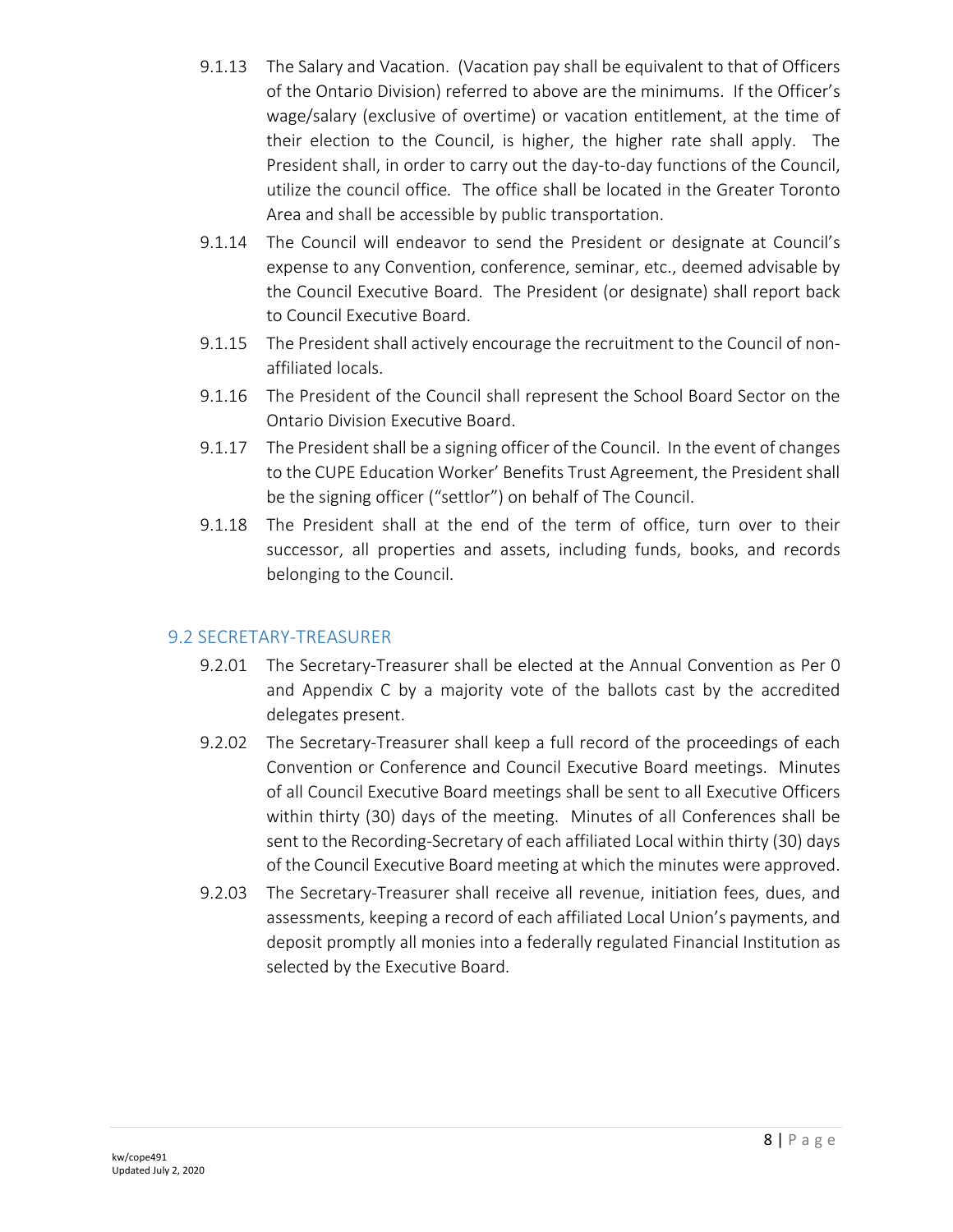- 9.2.04 The Secretary-Treasurer shall be one of the signing officers of cheques and ensure that the Council's funds are used only as authorized or directed by the CUPE Constitution, Council's bylaws, or by decision of the Annual Convention.
- 9.2.05 The Secretary-Treasurer shall pay no money unless supported by a cheque requisition or expense form or request for payment duly signed by one of: The President, the First Vice-President, or the Francophone Vice-President, as determined by the Executive Board.
- 9.2.06 The Secretary-Treasurer shall be responsible for maintaining, organizing, safeguarding and keeping on file all supporting documents, authorizations, invoices and/or expense claims for every disbursement made, as well as records and supporting documents for all income received by the Council.
- 9.2.07 The Secretary-Treasurer shall record all financial transactions in a manner acceptable to the Executive Board and in accordance with good accounting practices.
- 9.2.08 Shall sit as a Trustee on the CUPE Education Workers Benefits Trust.
- 9.2.09 The Secretary-Treasurer shall chair a Policies Committee responsible for developing Policies and Procedures governing the operation of the Council.
- 9.2.10 The reports of the Council Trustees, and annual auditor, shall be included in the yearly financial report and distributed at the Convention. The Secretary-Treasurer shall give a written report at each Annual Convention. The Secretary-Treasurer will ensure that all relevant materials are available, simultaneously, in both official languages.
- 9.2.11 The Secretary-Treasurer shall keep all financial accounts including a count and status of all affiliated Local unions.
- 9.2.12 The Secretary-Treasurer shall make a written financial report to the Council Executive Board including the recording of expenses versus budget at each Executive Board meeting and to the Annual Convention of The Council. Financial Reports shall be made available to Council Affiliates by the Secretary-Treasurer every six (6) months. At the annual convention the budget will be presented, debated and approved each year.
- 9.2.13 The Secretary-Treasurer shall submit the financial accounts, books and records Annually to the Trustees for audit. In addition, the council will engage an external auditor to examine the books on an annual basis. These submissions will take place at the conclusion of the Fiscal year but not later than the date determined by CUPE National to remain bonded. The Secretary-Treasurer shall furnish the Trustees with a letter from the Financial Institution where the funds are deposited, attesting to the amount of funds held to the credit of the Council by the Financial Institutions.
- 9.2.14 It shall be the responsibility of the Secretary-Treasurer to ensure a leave of absence from their employer, as needed and approved by Council. The Secretary-Treasurer, in order to carry out the day-to-day functions of the Council, shall utilize the Council's office.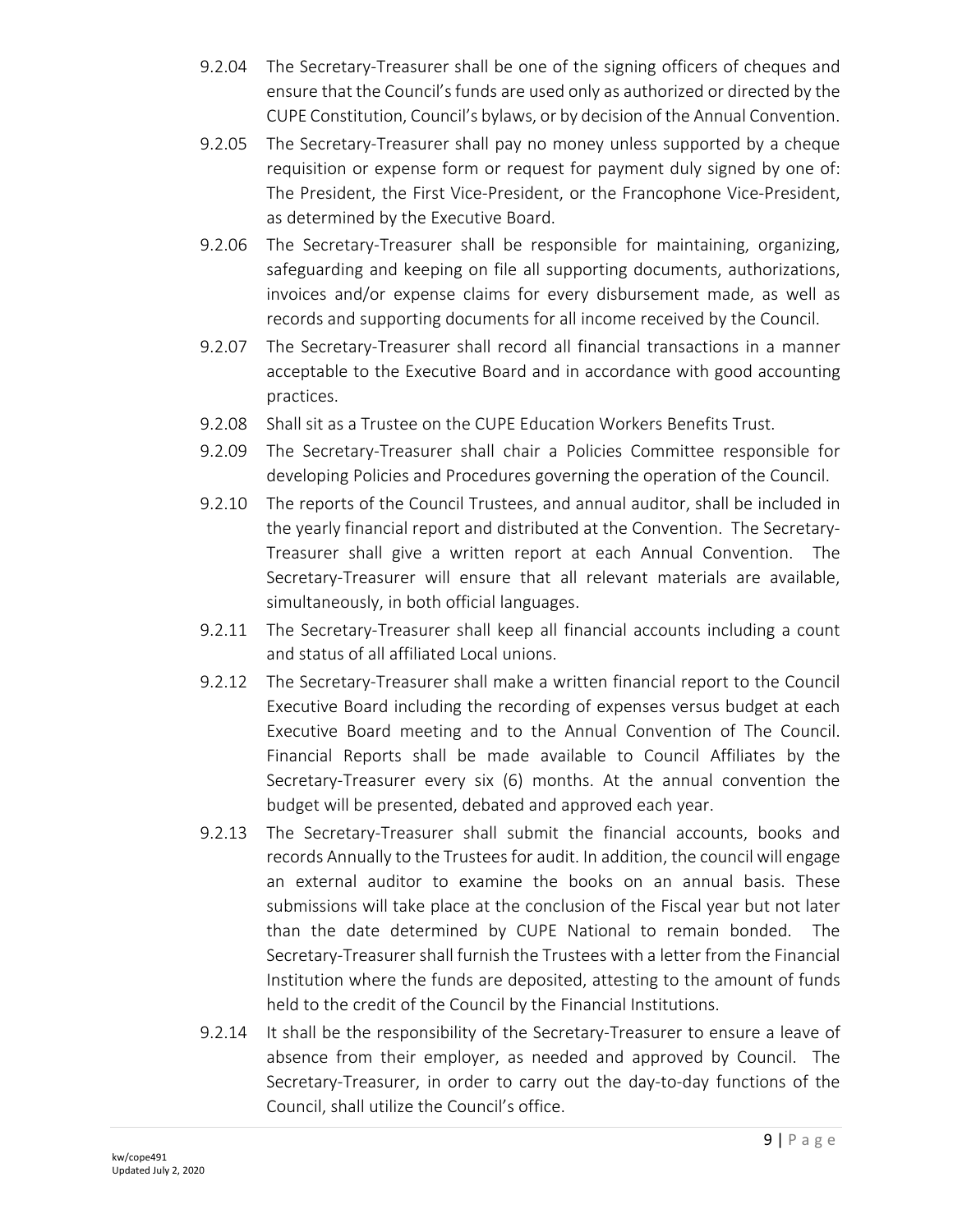- 9.2.15 The Salary shall be \$60000/year (plus benefits, vacation pay, and pension contributions), pro-rated to actual book-off time. The anticipated book-off for this position is 6 months for the first year of the council. The workload will be evaluated after this period.
- 9.2.16 The Salary and Vacation referred to above are the minimums. If the Officer's wage/salary (exclusive of overtime) or vacation entitlement, at the time of their election to the Council, is higher, the higher rate shall apply.
- 9.2.17 The Secretary-Treasurer shall be a signing officer of the Council.
- 9.2.18 The Secretary-Treasurer shall at the end of the term of office, turn over to their successor, all properties and assets, including funds, books, and records belonging to Council.

#### 9.3 FIRST VICE-PRESIDENT

- 9.3.01 The First Vice-President shall be elected at the Annual Convention as per [0](#page-16-0)  and [Appendix C](#page-27-0) by a majority vote of the ballots cast by the accredited delegates present.
- 9.3.02 It shall be the duty of the First Vice-President to assist the President and Secretary-Treasurer in the discharge of their official duties. In the absence of the President, the First Vice-President shall perform the duties of the President. The First Vice-President shall be one of the signing officers for the disbursement of funds.
- 9.3.03 The First Vice-President shall be the Provincial Chief Steward for the Council. The First Vice-President shall be responsible for assisting locals and Council to defend the collective agreement language achieved in Bargaining. The First Vice-President shall sit as the Co-Chair of the Central Dispute Committee (referred to in the central agreement).
- 9.3.04 This duty will include securing legal advice concerning grievances sent by affiliated local unions and making a recommendation to the Council Executive Board concerning grievances submitted by local unions for consideration as precedent-setting cases. The First Vice-President shall ensure that grievances identified as precedent setting by the Council executive are fully presented at arbitration. The First Vice-President shall ensure that a copy of all arbitrated precedent-setting cases be distributed to appropriate CUPE representatives, Council Executive Board, and Local Presidents.
- 9.3.05 This position will be paid a daily rate of \$192.30/day. This daily rate shall increase as per any negotiated increases in the Central Agreement.
- 9.3.06 The anticipated book-off needed is at a minimum of 20%. If the officer's normal rate of pay is lower than the daily rate, the difference shall be paid to the officer directly. If the Officer's normal rate of pay is higher than the daily rate, the higher rate shall apply.
- 9.3.07 The First Vice-President shall give a written report at each Annual Convention.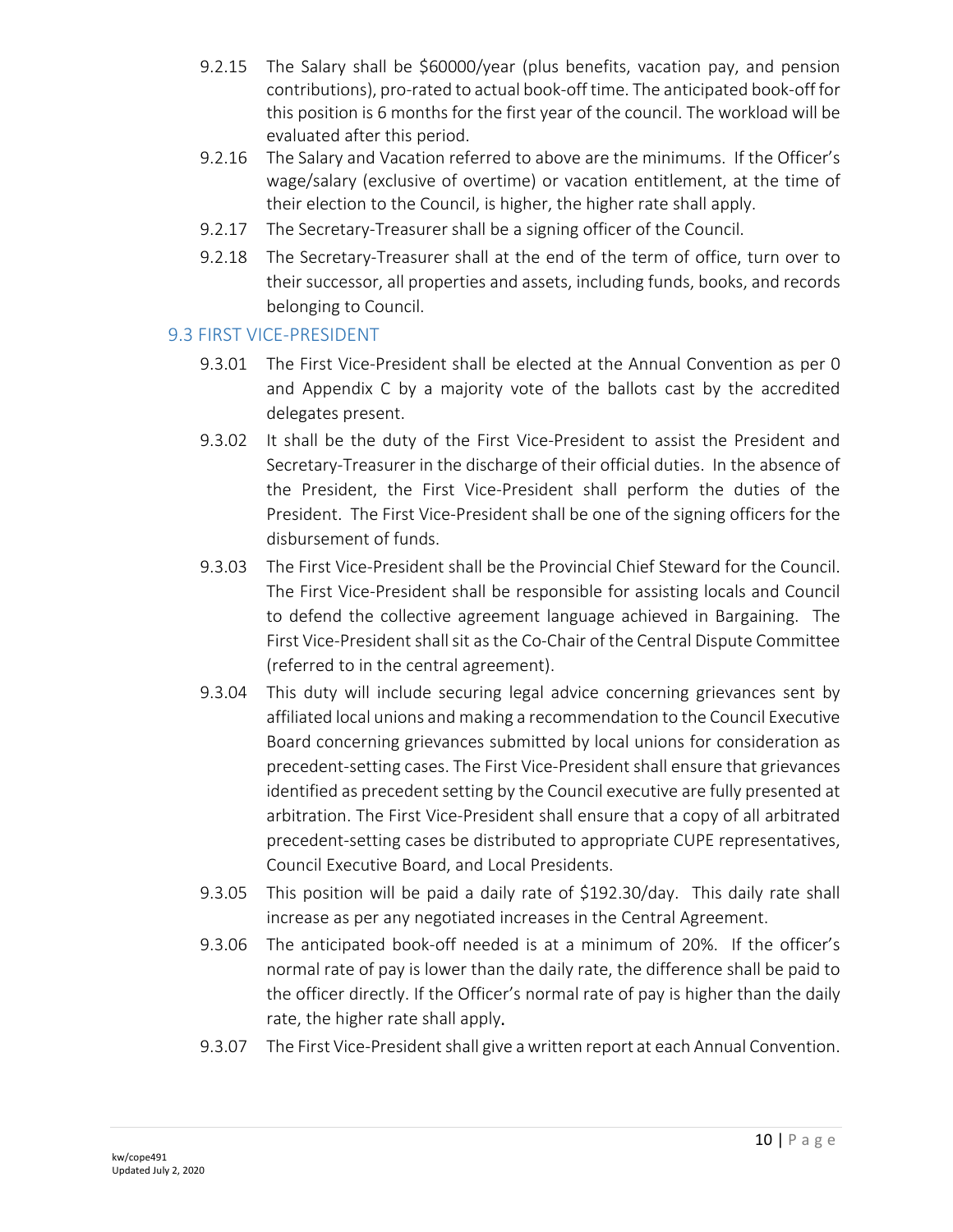9.3.08 At the termination of their office, the First Vice-President shall deliver to their successor, all books, passwords, papers, seals, documents and other property of the Council in their possession.

#### <span id="page-10-0"></span>9.4 FRENCH FIRST VICE PRESIDENT

- 9.4.01 The French First Vice President shall be elected at the Annual Convention as per [0](#page-16-0) and [Appendix C](#page-27-0) by a majority vote of the ballots cast by the accredited delegates present from a Bargaining Unit that represents members at a French school Board. In the event a Local has a bargaining unit with members from a French school board and the local does not have a delegate from that bargaining unit at Convention, the Local has the right to participate in the election. In such an event, the number of voting delegates for French First Vice President would be based on the number of members in the bargaining unit (not the local). The number of voting delegates shall be determined, as per the formula in [0,](#page-2-0) applied to the number of Bargaining Unit members (not members of the Local). It is understood that the French First Vice President shall be: a member in good standing; from an affiliated Local Union; and from a Francophone School Board bargaining unit.
- 9.4.02 The French First Vice President shall, in general, assist the President in the discharge of official duties and perform other duties, as the President shall from time to time determine. The French First Vice President shall be one of the signing officers for the disbursement of funds.
- 9.4.03 The French First Vice President shall be elected to communicate with those locals, which bargain with Francophone School Boards in conjunction with the Area Vice-President and Francophone Area Mobilizer(s).
- 9.4.04 It shall be the responsibility of the French First Vice President to communicate with Francophone locals as required, in conjunction with the area Vice-Presidents and the Associate Co-Ordinator responsible for French School Board Locals, and to review all materials translated by the Council into the French language prior to their distribution.
- 9.4.05 The French First Vice President shall:
	- 9.4.05(a) assist the First Vice-President in defending collective agreement language.
	- 9.4.05(b) Be aware of, and promote the policies of the Canadian Union of Public Employees, and of the Council.
	- 9.4.05(c) Attend meetings of Local Unions in their respective Areas whenever requested to do so, if it is possible to do so.
	- 9.4.05(d) Regularly communicate regarding the needs of Francophone Bargaining Units, in order to properly represent them at Council Executive Board meetings and to properly discharge their duties in bargaining sessions.
	- 9.4.05(e) Give a written report at each Annual Convention.
- 9.4.06 This position will be paid a daily rate of \$192.30/day. This daily rate shall increase as per any negotiated increases in the Central Agreement.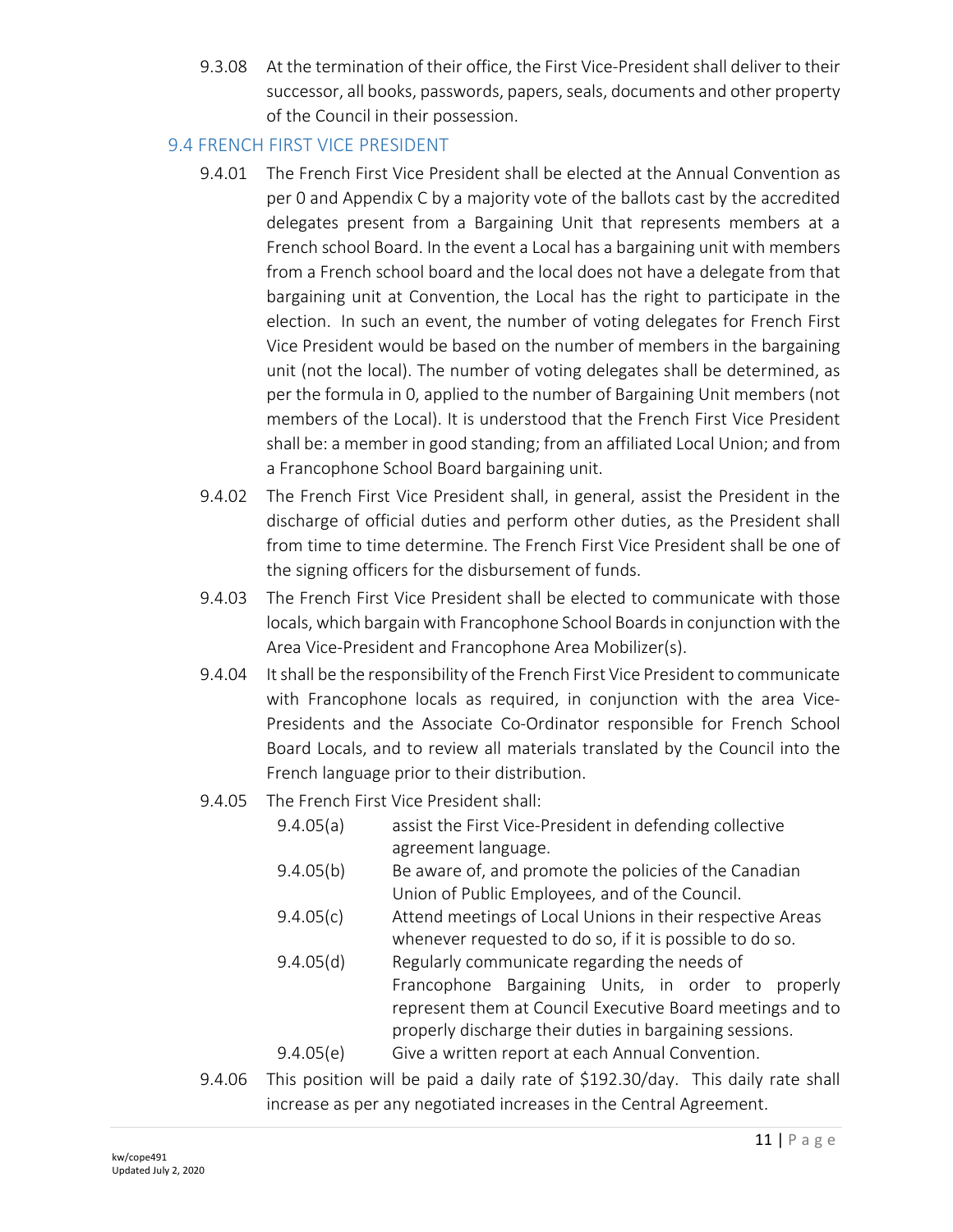- 9.4.07 The anticipated book-off needed is 36 days per year at minimum 10%. If the officer's normal rate of pay is lower than the daily rate, the difference shall be paid to the officer directly. If the Officer's normal rate of pay is higher than the daily rate, the higher rate shall apply.
- 9.4.08 At the termination of their office, the French First Vice President shall deliver to their successor, all books, passwords, papers, seals, documents and other property of the Council in their possession.
- 9.4.09 The French First Vice President shall give a written report at each Annual Convention and at each meeting of the Executive Board.

#### 9.5 AREA VICE-PRESIDENTS

- 9.5.01 The Area Vice-Presidents shall be elected at the Annual Convention as per [0](#page-16-0) and [Appendix C](#page-27-0) by a majority vote of the ballots cast by the accredited delegates present from their respective area caucuses.
- 9.5.02 The Area Vice-Presidents shall, in general, assist the President in the discharge of official duties and perform other duties, as the President shall from time to time determine. Book off time shall be provided, as needed and approved by Council. It will be the responsibility of the Area Vice President to ensure leave of absence from their employer and/or local union, as needed and as approved by the Council.
- 9.5.03 It shall be the duty of the Area Vice-Presidents to:
	- 9.5.03(a) Be aware of, and promote the policies of the Canadian Union of Public Employees, and of the Council.
	- 9.5.03(b) Attend meetings of Local Unions in their respective Areas whenever requested to do so, if it is possible to do so.
	- 9.5.03(c) Regularly communicate regarding the needs of the Locals in their respective Areas, in order to properly represent their Areas at Council Executive Board meetings and to properly discharge their duties in respect of coordinating bargaining.
	- 9.5.03(d) Give a written report at each Annual Convention and at each Executive Board Meeting.
	- 9.5.03(e) To coordinate a specific assigned classification group.
	- 9.5.03(f) Provide updated contact lists to the Secretary-Treasurer
	- 9.5.03 (g) Organize in collaboration with the Area Mobilization Officers, Area meetings, and locals as required and requested.
	- 9.5.03 (h) Participate in all Executive Board, Bargaining, or other officially called meetings whether in person, via telephone or video conferencing.
- 9.5.04 At the termination of their office, the Area Vice-President shall deliver to their successor, all books, passwords, papers, seals, documents and other property of the Council in their possession.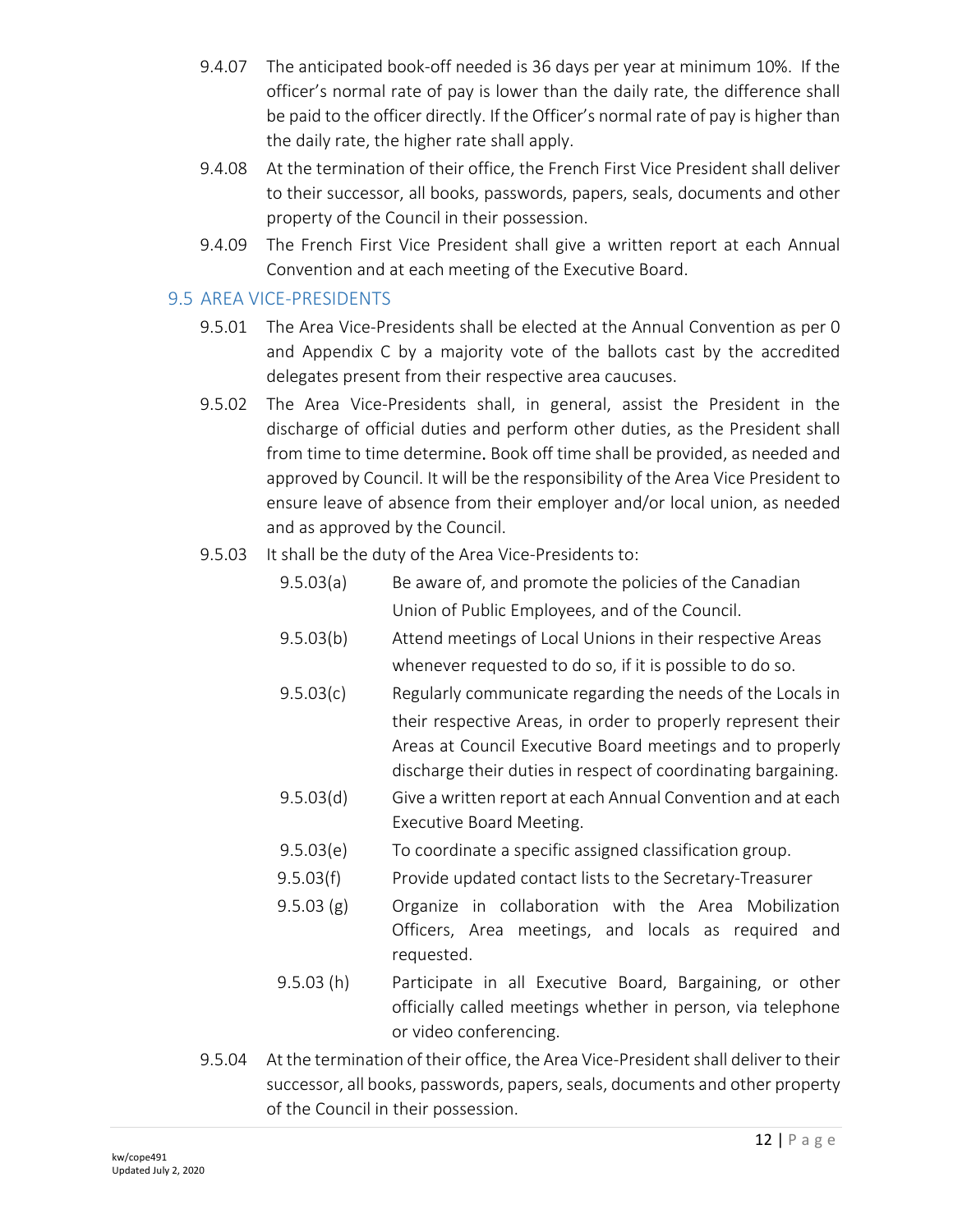#### 9.6 AREA MOBILIZATION OFFICERS

- 9.6.01 The Area Mobilization Officer(s) shall be elected at the Annual Convention as per Article 10 and [Appendix C](#page-27-0) by a majority vote of the ballots cast by the accredited delegates present from their respective area caucuses. The Francophone Area Mobilization Officer shall be elected from a French School Board in the Area.
- 9.6.02 The Area Mobilization Officer shall work collaboratively with the Area Vice-President, attend all area meetings where possible and co-chair all area meetings. Book off time shall be provided, as needed and approved by Council.
- 9.6.03 The Area Mobilization Officer shall replace the Area Vice-President when necessary.
- 9.6.04 The Area Mobilization Officer shall attend all Council Executive Board Mobilization or other officially called meetings whether in person, via telephone or video conferencing.
- 9.6.05 The Area Mobilization Officer shall work with locals to build support for and implement campaigns in the area and encourage locals to support each other in bargaining.
- 9.6.06 Area Mobilization Officers shall have access to support from CUPE Ontario and CUPE National, as outlined in the Campaign design.
- 9.6.07 Encourage locals to support CUPE District Councils, Labour Councils and community organizations and collect relevant information related to such.
- 9.6.08 The Area Mobilization Officer may be assigned to coordinate and or assist any job/strike action, as directed by the Council. It will be the responsibility of the Mobilization Officer to ensure a leave of absence from their employer and/or local union, as needed and as approved by Council.
- 9.6.09 At the termination of their office, the Area Mobilization Officer shall deliver to their successor, all books, passwords, papers, seals, documents and other property of the Council in their possession.
- 9.6.10 Give a written report at each Annual Convention and at each Executive Board Meeting.

#### 9.7 TRANSITION

9.7.01 When a new President or Secretary-Treasurer is elected to office, there shall exist a transition period not to exceed sixty (60) calendar days in which the former President or Secretary-Treasurer shall assist, if requested, in the smooth transition of authority. This transition period shall be at Council's expense.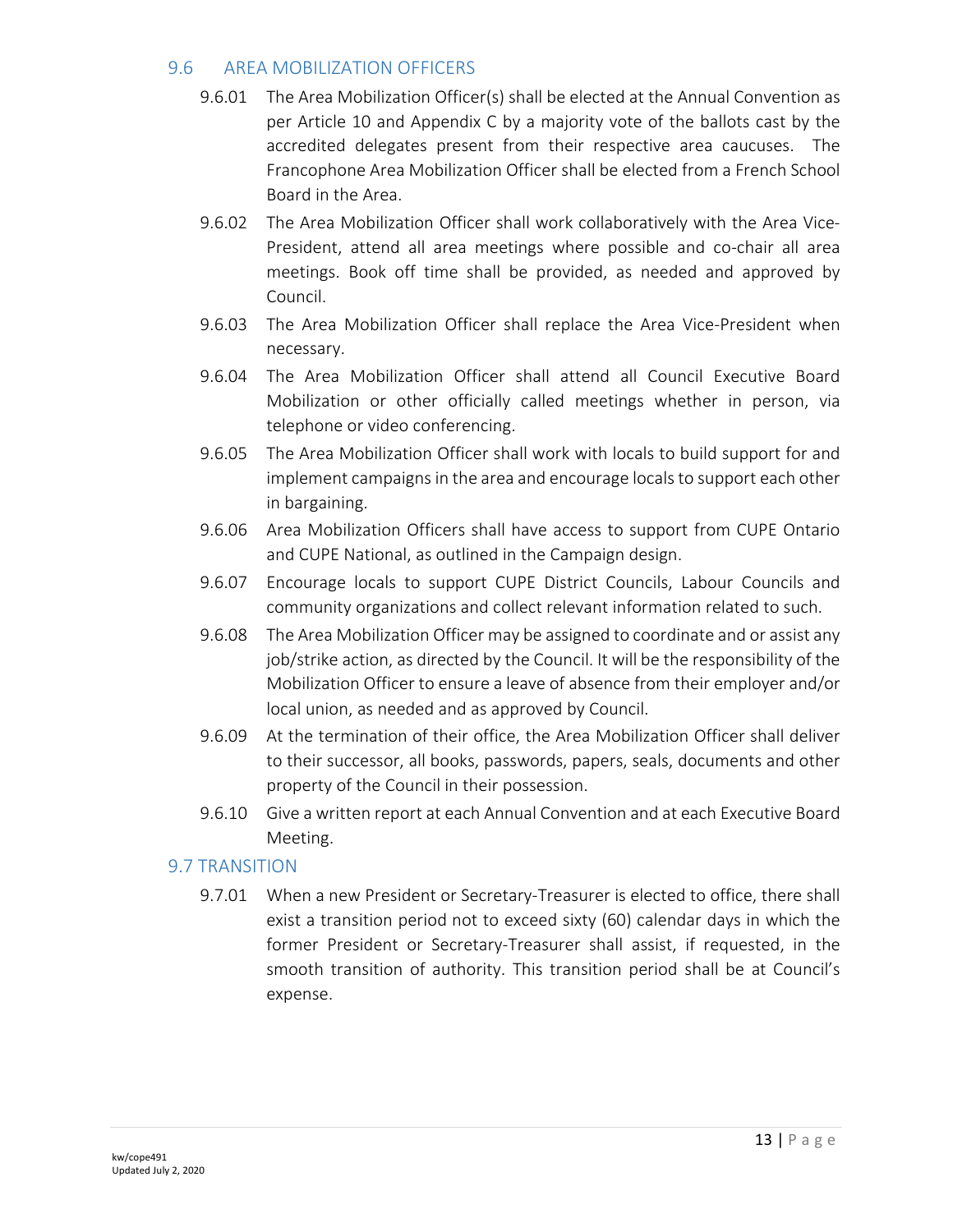- 9.7.02 All official documents, books, passwords, data storage instruments and information storage disks, papers, ledgers and other resource material, must be made available to incoming elected officers. When a new first Vice-President is elected to office, there shall be a transition period not to exceed (5) days in which the former First Vice-President shall be requested to assist in the smooth transition of authority.
- 9.7.03 All official documents, books, passwords, data storage instruments and information storage disks, papers, ledgers and other resource material, must be made available to incoming elected officers. When a new Francophone First Vice-President is elected to office, there shall be a transition period not to exceed (5) days in which the former Francophone First Vice-President shall be requested to assist in the smooth transition.

#### 9.8 BONDING

9.8.01 The Secretary-Treasurer, the President, First Vice-President, and the French First Vice President shall be properly bonded in accordance with the National Constitution of CUPE.

#### 9.9 TRUSTEES

- 9.9.01 The Council shall have three (3) elected Trustees.
- 9.9.02 One Trustee shall be elected at each Annual Convention, for a term of Three (3) years. The person who is the out-going Trustee (the one who is entering their final year in office) shall be the Chairperson of the Trustees for that year.
- 9.9.03 At the First Annual Convention of the Council, there shall be one (1) Trustee elected for a three (3) year term; and there shall be one (1) Trustee elected for a two (2) year term; and there shall be one (1) Trustee elected for a one (1) year term. Trustees shall be elected at the Annual Conference as pe[r 0](#page-16-0) and [Appendix C](#page-27-0) by a majority vote of the ballots cast by the accredited delegates present.
- 9.9.04 At each Annual Convention of Council following the first Annual Convention, there shall be one (1) Trustee elected for a three (3) year term by a majority vote of the ballots cast by the accredited delegates present.
- 9.9.05 Trustees shall attend the Council annual convention and shall be paid expenses in the same manner as the Council Executive Board.
- 9.9.06 The Trustees when auditing the financial records and books of the Council, shall be paid expenses in the same manner as the Council Executive Board.
- 9.9.07 The Trustees shall act as an auditing committee on behalf of the members and audit the books and accounts of the Secretary-Treasurer annually.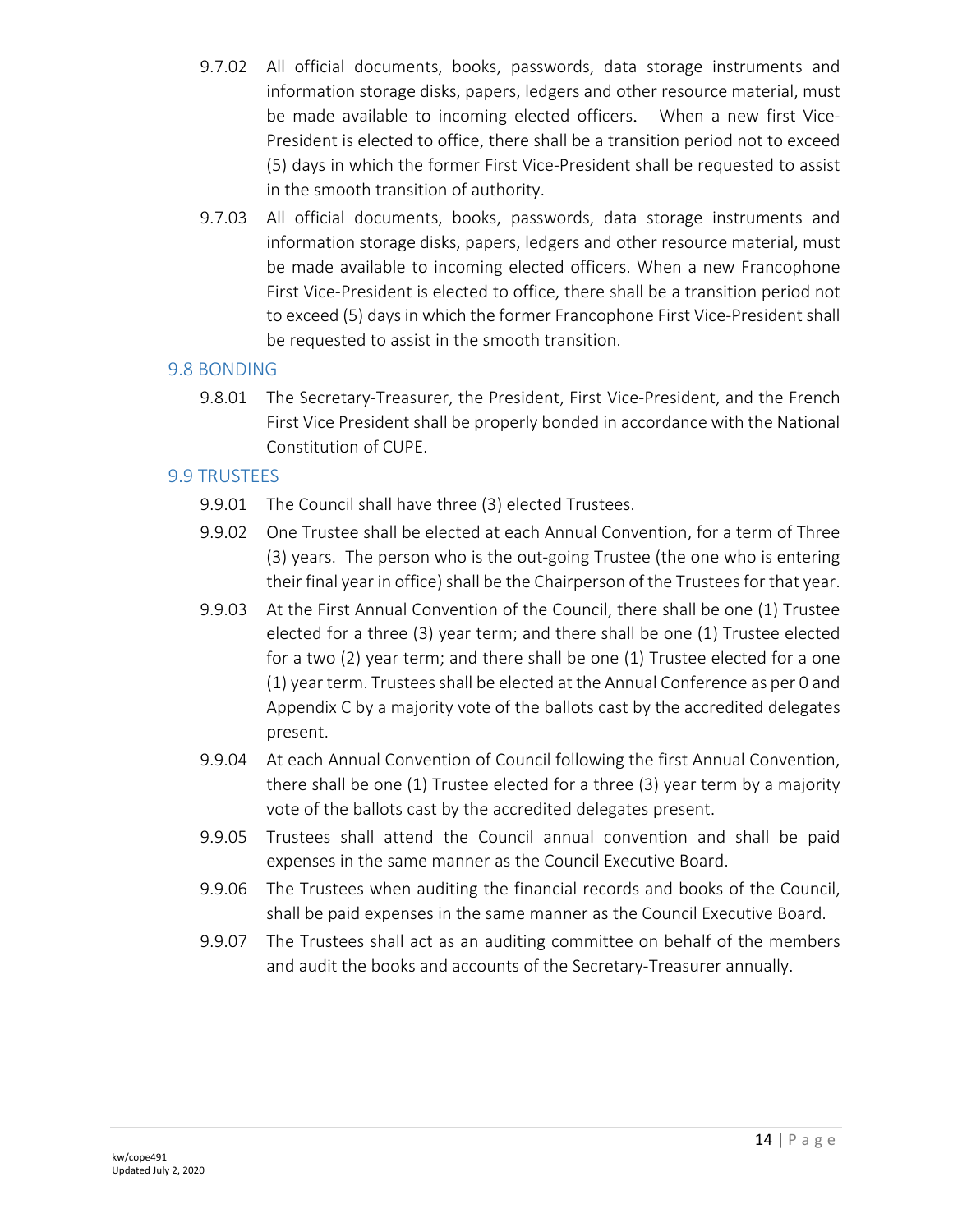- 9.9.08 The Trustees shall make a written report of their findings to the Annual Convention and first Council Executive Board meeting following the completion of each audit. The Report to Council Executive Board shall include any recommendations and/or concerns they feel should be reviewed in order to ensure that the Council's funds, records, and accounts are being maintained by the Secretary-Treasurer in an organized, correct, and proper manner.
- 9.9.09 The Trustees shall be responsible to ensure that monies have not been paid out without proper constitutional or membership authorization.
- 9.9.10 The Trustees shall ensure that proper financial reports have been given to the affiliated Locals.
- 9.9.10 The Trustees shall inspect: any stocks, bonds, securities, office furniture and equipment, and titles or deeds to property that may at any time be owned by the Council and report their findings to the Annual Convention.
- 9.9.11 The Trustees shall send to the National Secretary-Treasurer, with a copy to the OCSBU Staff Coordinator, the following documents:
	- 9.9.12(a) Completed Trustee Audit Program
	- 9.9.12(b) Completed Trustees' Report
	- 9.9.12(c) Secretary-Treasurer Report to the Trustees
	- 9.9.12(d) Recommendations made to the President and Secretary-Treasurer of the Council
	- 9.9.12(e) Secretary-Treasurer's response to recommendations
	- 9.9.12(f) Concerns that have not been addressed by the Council Executive Board.
- 9.9.13 The National Secretary-Treasurer or designate, shall have the authority to examine all books and records of the Committee.

#### 9.10 HEALTH & SAFETY REPRESENTATIVE

- 9.10.01 The Health & Safety Representative shall be elected at the Annual Convention as per [0](#page-16-0) and [Appendix C](#page-27-0) by a majority vote of the ballots cast by the accredited delegates present.
- 9.10.02 The Health & Safety Representative shall be the Officer responsible for Health & Safety including the coordination of all Council affiliates' Health & Safety Committees. The Health & Safety Representative shall also be responsible for the coordination of all Health & Safety issues and for the promotion of Health & Safety. Book off time shall be provided, as needed and approved by Council.
- 9.10.03 The Health & Safety Representative shall report in writing to the Executive Board Meetings and to the Annual Convention on Health & Safety issues.
- 9.10.04 The Health & Safety Representative will work in conjunction with the Injured Workers' Representative, AVP's and the AMO's, and National Staff assigned to Health & Safety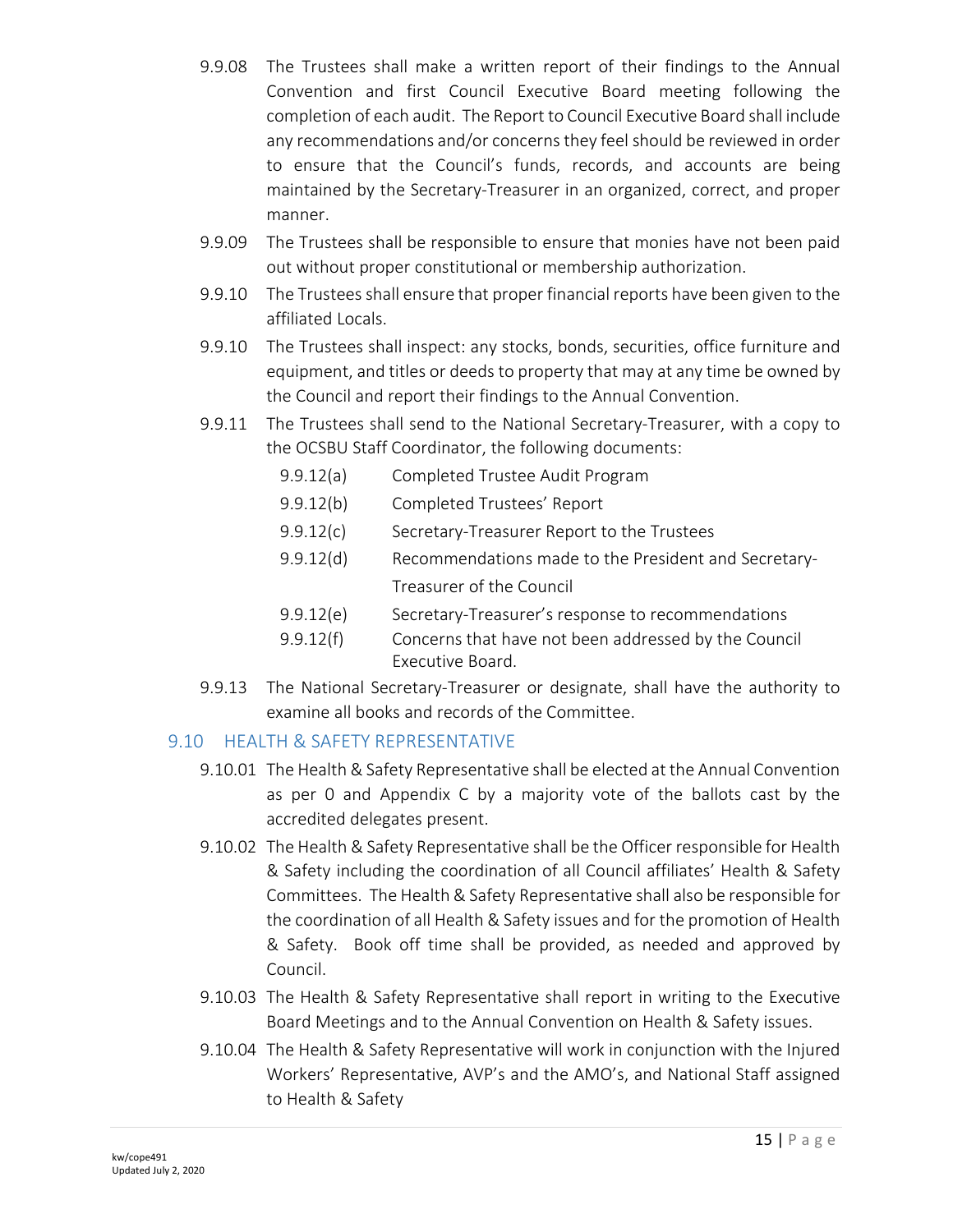- 9.10.05 The Health & Safety Representative shall act as a resource, in collaboration with the National Health & Safety Representative to all Local Union Health and Safety Committees, as requested or required by the President and / or Executive Board.
- 9.10.06 The Health & Safety Representative shall work to identify and promote best practices.
- 9.10.07 The Health & Safety Representative shall represent the Council on the Ontario Division Health & Safety Committee and Provincial Working Group on Health & Safety.
- 9.10.08 At the termination of their office, the Health & Safety Representative shall deliver to their successor, all books, passwords, papers, seals, documents and other property of the Council in their possession.

#### 9.11 INJURED WORKER REPRESENTATIVE

- 9.11.01 The Injured Worker Representative shall be elected at the Annual Convention as per [0](#page-16-0) and [Appendix C](#page-27-0) by a majority vote of the ballots cast by the accredited delegates present.
- 9.11.02 The Injured Worker Representative shall be responsible for the coordination of all Injured Worker issues; identification and promotion of best practices; and to advocate on behalf of Injured Workers. Book off time shall be provided, as needed and approved by Council.
- 9.11.03 The Injured Worker Representative shall represent the Council on the Ontario Division Injured Worker Committee and Provincial Working Group on Health & Safety.
- 9.11.04 The Injured Worker Representative shall provide a written report to the Executive Board meetings on Injured Worker issues.
- 9.11.05 The Injured Worker Representative will work in conjunction with the Health & Safety Representative, Area Vice-Presidents and Area Mobilization Officers, and National Staff WSIB Specialists
- 9.11.06 The Injured Worker Representative shall act as a resource to all Local Injured Worker Committees, as requested.
- 9.11.07 The Injured Worker Representative may be assigned other duties as required by the President and/or Executive Board.
- 9.11.08 At the termination of their office, the Injured Workers Representative shall deliver to their successor, all books, passwords, papers, seals, documents and other property of the Council in their possession.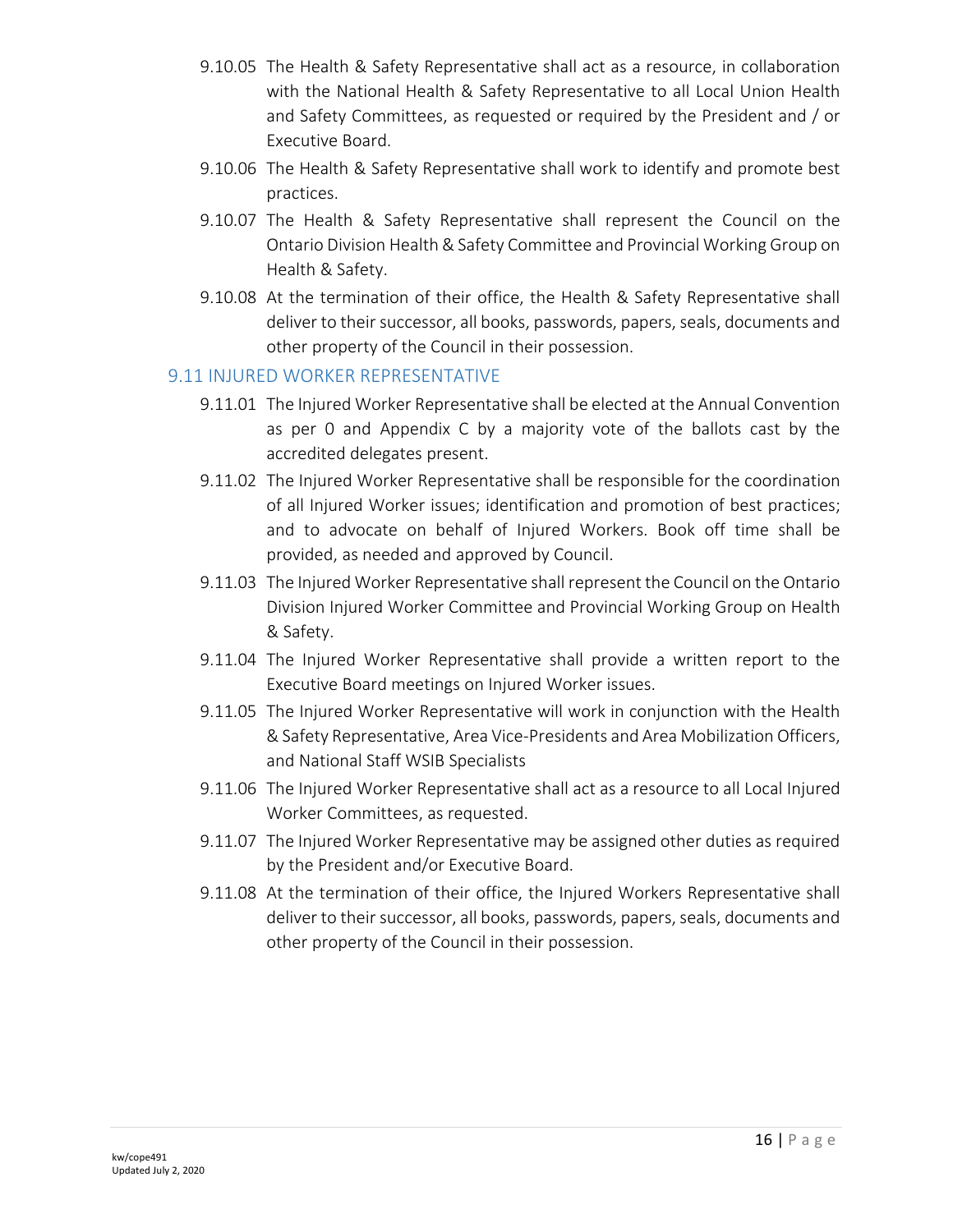#### 9.12 OATH OF OFFICE

- 9.12.01 A candidate who is elected to office must come forward to the podium and clearly and audibly take this oath:
- 9.12.02 "I, we can consider the perform the duties of my office, as set out in the Constitution and laws of the Canadian Union of Public Employees, faithfully and to the best of my ability for my term of office. As an Officer of the Council, I will always promote the harmony and dignity of its sessions by counsel and example. I also promise to turn over all property of the Council to my successor at the end of my term."

## ARTICLE 10 FLECTIONS

- <span id="page-16-0"></span>10.1.01 The President, Secretary-Treasurer, First Vice-President, Health & Safety Representative, Injured Worker Representative, and Trustees shall be elected at large by the voting Accredited Delegates at the Annual Council convention for a three-year term of office. (see schedule of elections attached hereto as [Appendix C\)](#page-27-0). The French First Vice-President shall be elected as per Article [0.](#page-10-0)
- 10.1.02 In order not to disrupt the Central Bargaining process, the term may be extended to 60 days following the ratification of the Central Agreement in the event Central Bargaining is actively taking place at the time of the scheduled election.
- 10.1.03 The French First Vice-President and the Francophone Mobilizer must be Accredited Delegates to Convention from a CUPE Bargaining Unit that represents employees at a French School Board and must be an employee of such board.
- 10.1.04 Elections for the position of Area Vice-Presidents and Area Mobilization Officers shall be conducted subsequently in separate Area Caucuses during the Council's Annual Convention for a three-year term of office. (see schedule of elections attached hereto as [Appendix C\)](#page-27-0)
- 10.1.05 The President and the Secretary-Treasurer shall, at the expense of the Council, be deemed to be Accredited Delegates to all Conventions provided they remain a member in good standing with their Local Union. The number of eligible Delegates from their respective Locals will not be reduced as a result.
	- 10.1.05(a) In order to be eligible for election, or re-election, to any office, a Candidate must be an Accredited Delegate to the Annual Convention.
	- 10.1.05(b) No Delegate may be nominated for Office unless present at the Annual Convention as an accredited delegate.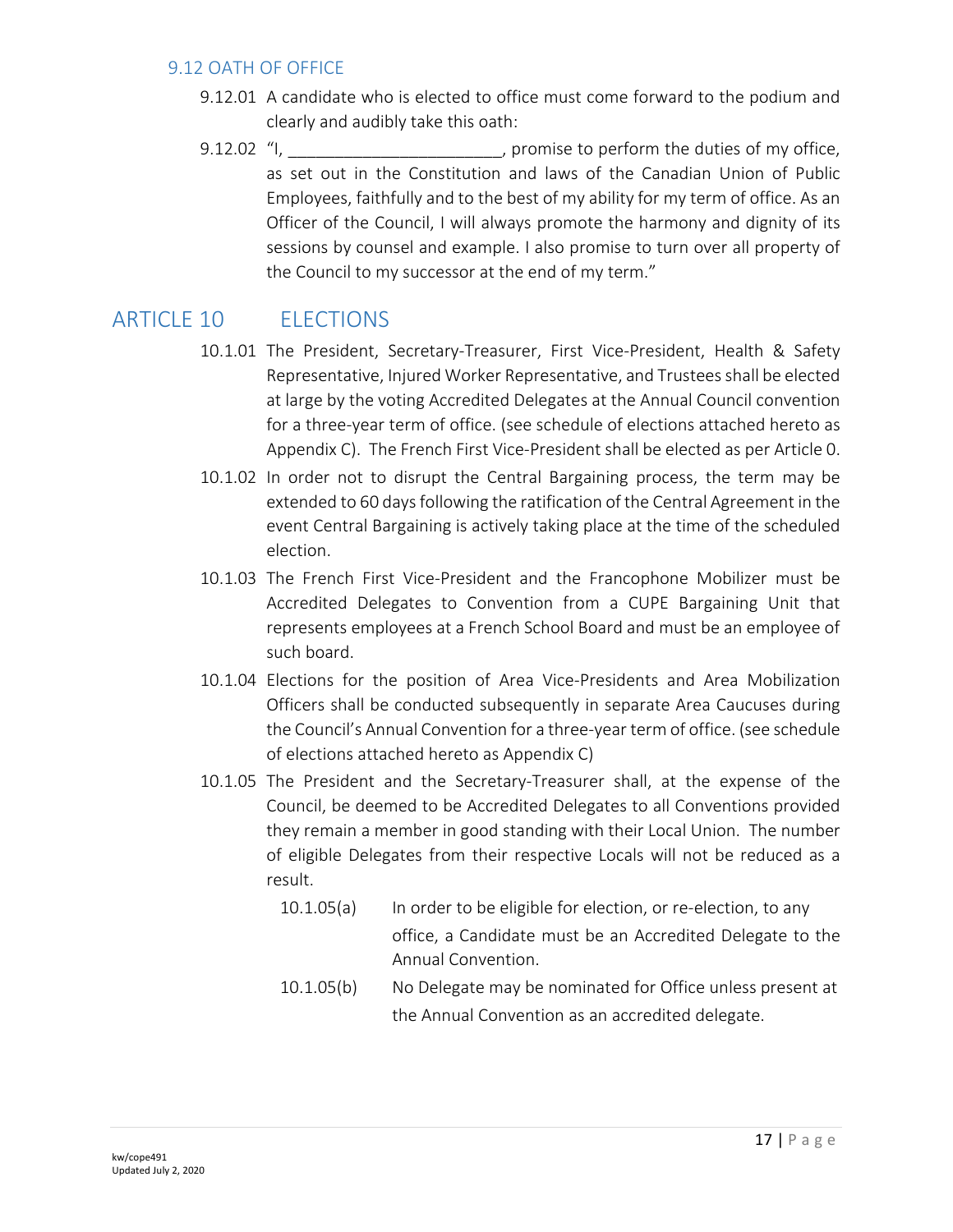- 10.1.05(c) Nominations, elections and installation of Officers shall take place according to the schedule of elections attached hereto as [Appendix C,](#page-27-0) at the Annual Convention of the Council. The term of office will be three years or shorter if the Officer retires, ceases to be eligible for office or tenders their resignation in writing.
- 10.1.05(d) Prior to voting for the position of President, Secretary-Treasurer, First Vice-President, French First First Vice-President, Health and Safety Representative, Injured Worker Representative and Trustees candidates for those positions shall be afforded an opportunity to give a five-minute address to Convention in order to explain the reasons for their candidacy. These speeches should be held during Convention.
- 10.1.05(e) Election of Officers shall be by secret ballot of Accredited Delegates. The Council Executive Board may use electronic voting provided that affiliated Locals are made aware during the first convention notice. The Presiding Chairperson shall appoint a Returning Officer to count the ballots. Candidates may appoint scrutineers, the number of which shall be determined by the Returning Officer.
- 10.1.05(f) Election of Area Vice-Presidents and Area Mobilization Officers shall be by secret ballot of Accredited Delegates to the Area and shall be held in a caucus meeting. The presiding Chairperson shall appoint a Returning Officer to each Area Caucus to conduct the elections. Candidates may appoint a scrutineer.
- $10.1.05(g)$  In the event of a vacancy in the office of President, the First Vice-President shall perform the duties of the President until the next Council convention, at which time a successor shall be elected for the duration of the term.
- 10.1.05(h) In the event of a vacancy in the office of Secretary-Treasurer, an Executive Board meeting will be convened to assign the duties of the Secretary-Treasurer until the next Council Convention, at which time a successor shall be elected for the duration of the term.
- 10.1.05(i) In the event of a vacancy in the office of the First Vice President, The Council Executive shall appoint an acting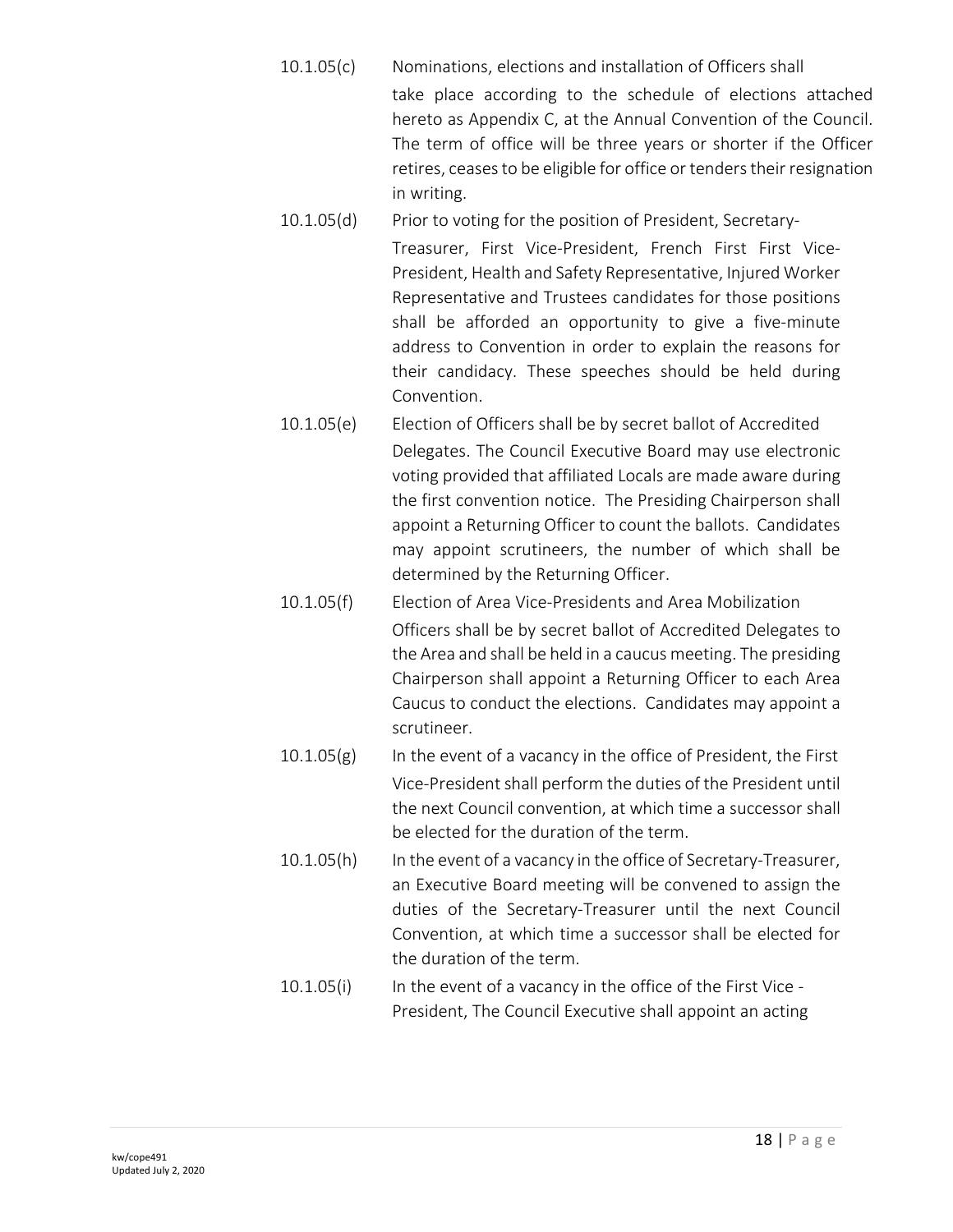First Vice-President, from among the Area Vice-Presidents, who shall perform the duties of the first Vice-President until the next Council Convention, at which time a successor may be elected for the duration of the term.

- 10.1.05(j) In the event of a Vacancy of an Area Vice-President or Area Mobilization Officer, an Area Meeting shall be held (as soon as practicable) to elect an interim replacement, who will serve until the next convention (at which time a successor may be elected for the duration of the term). The Area Meeting election shall be held in accordance with [0.](#page-2-0)
- 10.1.05 (k) In the event of a Vacancy of Trustee, a meeting of the Executive Board will be convened to appoint a replacement who will serve until the next Annual Convention.
- 10.1.05(l) Absence, without reason, for two (2) consecutive Council Executive meetings (in person, by telephone or teleconference) shall result in removal from office. 10.1.05(m) No person shall continue to hold office or membership on any committee if the person has voluntarily severed employment or has not been reinstated through the grievance/arbitration process, in the jurisdiction of a CUPE local union. Should a person temporarily leave the jurisdiction of any CUPE local union to accept employment outside the jurisdiction of any CUPE local union, such a person shall take a leave from office or as a member of a committee for no longer than four (4) months cumulative over the term of office. Any person who accepts a Managerial position in one of our workplaces, even if temporary, shall resign their Office with the council, and cease to represent CUPE School Board workers on any committee, immediately.

## ARTICLE 11 COMMITTEES

#### 11.1 BARGAINING COMMITTEE

- 11.1.01 The Bargaining Committee shall consist of the President, the First-Vice President, the French First Vice President, and the Area Vice-Presidents. The Bargaining Committee shall have access to any other committee members, including classification groups in a consultative basis, as needed.
- 11.1.02 The Bargaining Committee shall bargain a Collective Agreement and/or contract extension provincially and collectively, on behalf of all School Board Locals certified by the Canadian Union of Public Employees in accordance with the School Boards Collective Bargaining Act, and any other applicable legislation.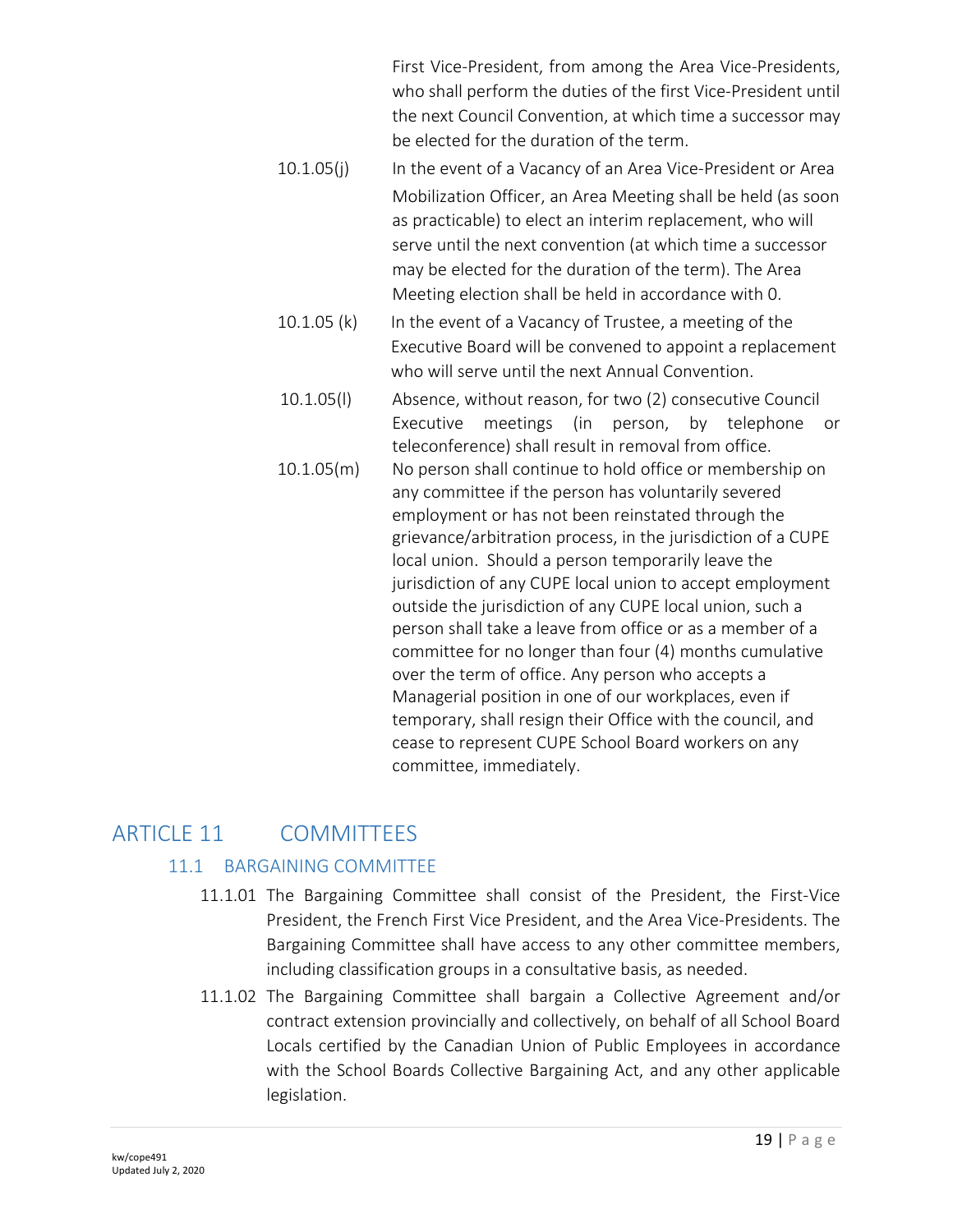- 11.1.03 Members of Locals not affiliated with the Council will be allowed an opportunity to participate in identifying bargaining priorities, strike votes, and ratifying the central agreement. Locals not affiliated will be required to pay a share of the bargaining expenses as determined by the Council Executive Board.
- 11.1.04 The Bargaining Committee shall be assisted by the Council's Staff Coordinator, Francophone Staff Coordinator, and such other CUPE staff as is necessary.
- 11.1.05 The Bargaining committee shall develop a survey to solicit input from locals for bargaining. This proposal gathering shall take place in each Local prior to the Bargaining Conference. All proposals gathered shall be forwarded to the Bargaining Committee and compiled into a working document. Where possible, this document shall be distributed to each Local at least two (2) months prior to the Bargaining Conference immediately preceding a round of bargaining.
- 11.1.06 Individual Collective agreement and/or contract extension proposals for provincial bargaining shall be approved by the majority of the delegates present at the Bargaining Conference. Votes on the final proposal package will be decided by the majority of the Bargaining Units present at the meeting (one vote per Bargaining Unit).
- 11.1.07 Following the Bargaining Conference, the proposal package shall be sent out to each Local. Locals shall conduct informational meetings with the assistance of the Bargaining Committee, if requested.
- 11.1.08 Prior to entering into negotiations, and at the same meeting proposals are approved, the Council will seek approval from delegates to extend the term of office to 60 days following the ratification of the Central agreement. This extension would only apply in the event contract discussions between the Employer and the Council were actively underway.
- 11.1.09 Once there is a tentative agreement in either bargaining or an extension to a current central collective agreement, the agreement will be distributed to all local presidents at least three (3) days prior to any leadership meeting or ratification meeting.
- 11.1.10 Once there is a tentative agreement, a Leadership meeting will be held where it will be discussed in detail. Upon approval by the leadership (one vote per bargaining unit), the agreement will be brought to members for ratification. Members of the bargaining Committee may be called upon to attend or assist with Central ratification meetings.
- 11.1.11 Ratification Votes will be conducted at a meeting(s) of the membership.
- 11.1.12 The Central Agreement will be deemed ratified if a majority of the voting members vote in favour.
- 11.1.13 Local bargaining, which may include entering into Letters of Understanding, may include any items which are not part of the Central Table.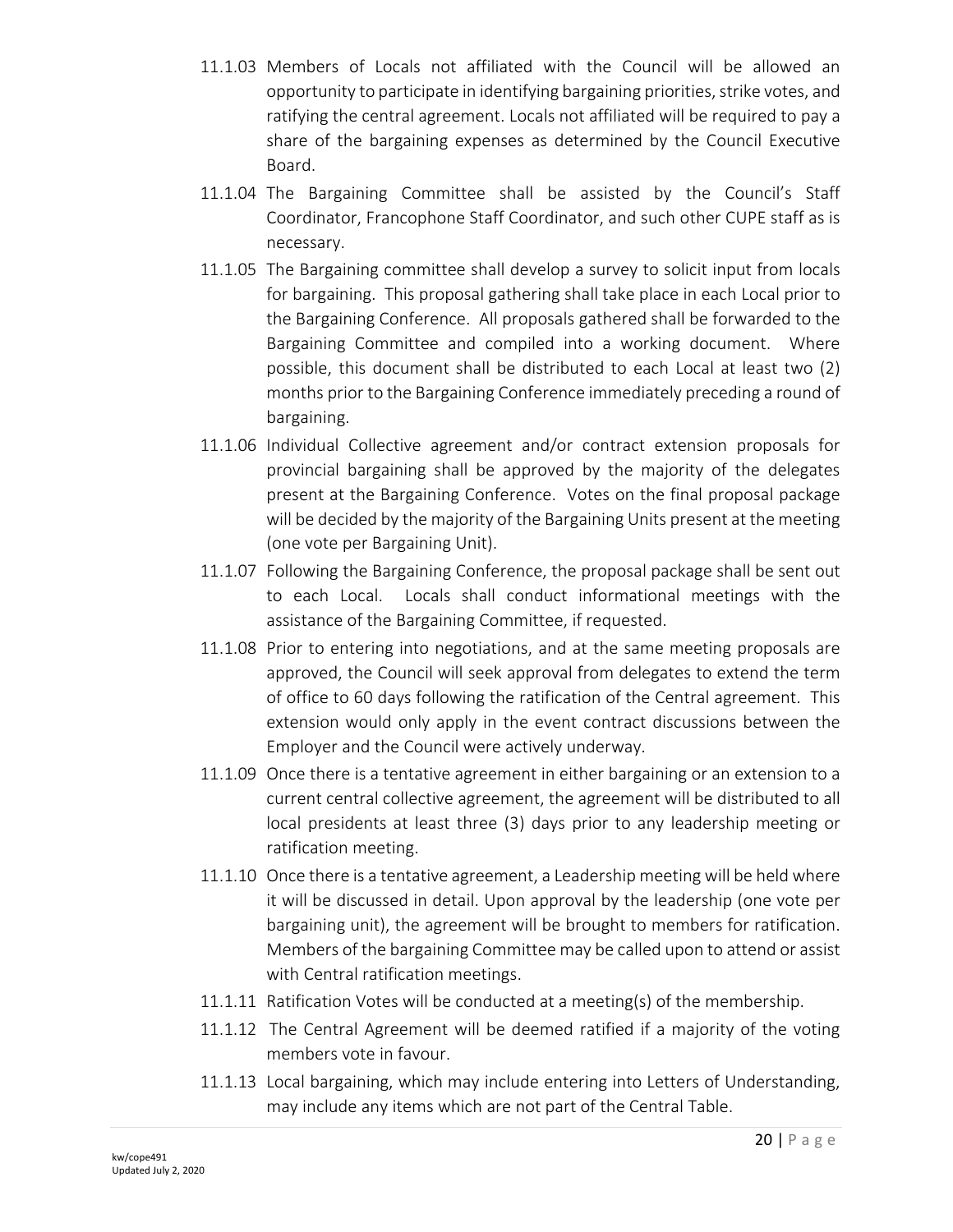11.1.14 All Letters of Understanding that are entered into by a Local between rounds of bargaining shall be forwarded to The Council, in the event that these Letters have information that may benefit other locals.

### 11.2 BARGAINING SUPPORT COMMITTEE

- 11.2.01 The Bargaining Support Committee shall consist of the Area Mobilization Officers and the Secretary-Treasurer.
- 11.2.02 Each local may select a representative per bargaining unit to work with the Bargaining support committee.
- 11.2.03 The Bargaining Support Committee shall work with the Local President or designate, to:
	- 11.2.03(a) Ensure the Local has current information regarding the state of bargaining.
	- 11.2.03(b) Assist the Local in mobilizing and implementing the Bargaining Support strategy approved at the Bargaining Conference.
	- $11.2.03(c)$ In the event of a strike, assist in coordinating the strike actions of Locals in the area.
- 11.2.04 The Bargaining Support Committee shall be responsible for reporting back to the Bargaining Committee progress in terms of mobilization.
- 11.2.05 The Area Mobilization Officers on the Bargaining Support Committee shall liaise with Allies and Organizations in their Area.
- 11.2.06 The Bargaining Support Committee shall ensure that Locals have access to applicable training and education (such as strike training).
- 11.2.07 The Bargaining Support Committee shall develop a Bargaining Support Strategy, which will be presented for approval at the Bargaining Conference.
- 11.2.08 Should Job Action become necessary, a Leadership Meeting will be held, and a vote on Job Action will be conducted (one vote per Bargaining Unit).
- 11.2.09 The Bargaining Support Committee shall have access to Strike Support from both CUPE National and CUPE Ontario.

#### 11.3 PROVINCIAL COMMITTEES

11.3.01 Positions on Provincial Committees which are the result of the Central Agreement, or initiated by the government, shall be filled through appointment by The Council.

## ARTICLE 12 BYLAW AMENDMENTS

12.1.01 Written notice of amendments to the bylaws will be accepted from affiliated locals only, and are to be provided to the Secretary-Treasurer, no later than 90 days prior to Convention, for inclusion in the second convention call distributed to locals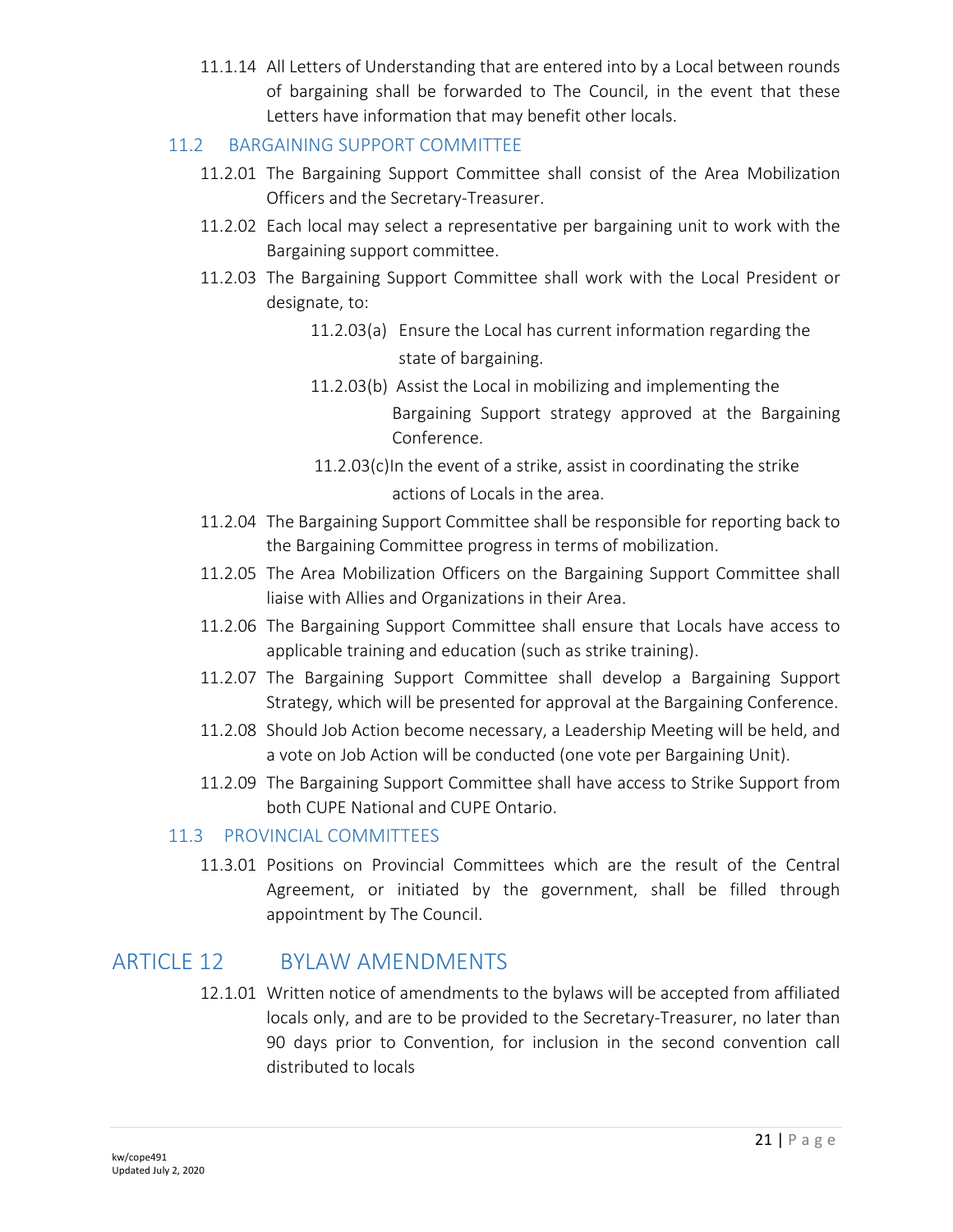- 12.1.02 These Bylaws, or any of its clauses, may be amended at any regular Annual Convention by form of Resolution, or Council Executive Board Recommendation.
- 12.1.03 An amendment shall be subject to approval by a two-thirds majority vote of the voting delegates present at the Annual Convention.
- 12.1.04 Such amendment shall not conflict with the Constitution of the Canadian Union of Public Employees and shall be subject to approval by the National Executive Board.
- 12.1.05 Unless specifically stated otherwise, all amendments shall take effect upon approval of the National Executive Board.

## ARTICLE 13 GOVERNANCE

13.1.01 In all matters not regulated by the Rules of Order attached hereto as [Appendix A](#page-24-0) or the CUPE Constitution, Bourinot's Rules of Order shall govern.

## ARTICLE 14 EXPENSES

- 14.1.01 The signing officers of the Council shall be the President, Secretary-Treasurer, First VP and Francophone VP. All cheques of the Council shall be signed by 2 of the above noted officers. No signing officer will authorize payment of their own expense claim. No signing officer will sign a cheque payable to themselves.
- 14.1.02 All expenditures and bills of the Council shall be accompanied by an expense voucher, duly signed by the member submitting the same along with receipts, where necessary, and approved by the President or Designate.
- 14.1.03 When attending meetings of, or on behalf of, the Council, members shall receive expenses equal to that paid by the Ontario Division, as amended from time to time.
- 14.1.04 In addition to the expenses stipulated in (2) above, when attendance at Council meetings requires them to stay overnight, members of the Council shall be reimbursed the single rate of hotel accommodation.
- 14.1.05 Transportation allowance for members of the Council in order to attend to the business of the Council shall be on the following basis:
	- 14.1.05(a) Economy class return airfare via the shortest route;
	- 14.1.05(b) Economy rail or bus return fare via the shortest route;
	- 14.1.05(c) For the use of a member's personal automobile, an allowance shall be paid equal to that paid by the Ontario Division, as amended from time to time;
	- 14.1.05(d) Giving due consideration to the most economical and efficient manner, members of the Committee may choose their own mode of transportation *(subject to approval by the President)* and sections a), b), or c) shall apply.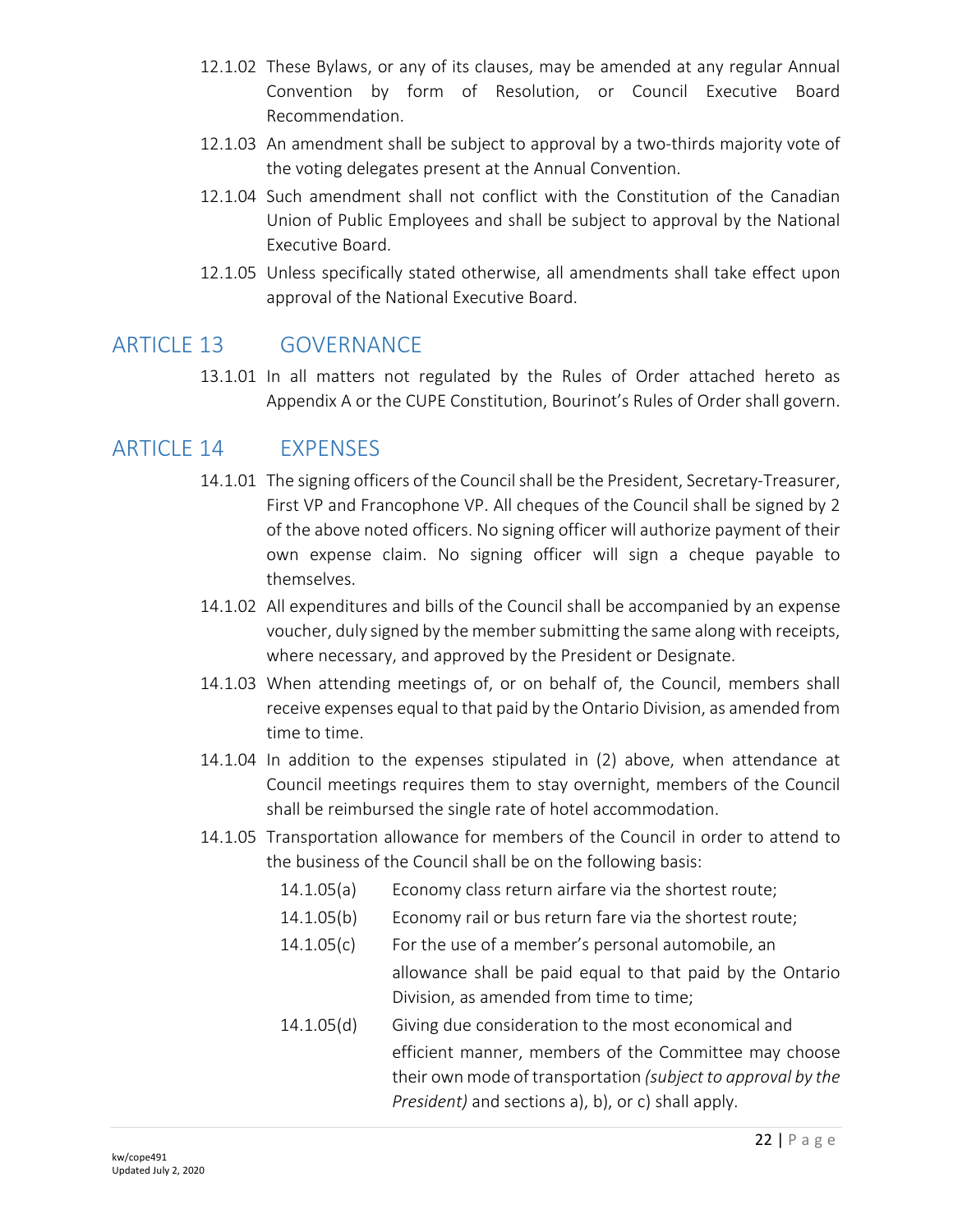- 14.1.06 When Executive Council, or other affiliated members, are required to have leave of absence from their employment to work on behalf of the Council, the Council shall reimburse the Employer/Local for lost wages, and the council member(s) directly for normal expenses such as transportation, meals and accommodations allowances (as per CUPE Ontario Policies, as amended from time-to-time). All members must have prior permission from the President before undertaking any duties on behalf of the Council or Executive Board. The Council operates on the basis of payment for lost time and in no case shall any remuneration be paid for overtime or income from outside employment.
- 14.1.07 The following representatives shall receive \$100.00 per month as a responsibility allowance: First Vice-President, Francophone Vice-President, Area Vice-Presidents, Area Mobilization Officers, Health and Safety Representative and the Injured Workers Representative. This allowance shall increase at the same rate as negotiated pay increases for the general membership. Payment of this responsibility allowance is contingent to the submission of approved activity reports.

## ARTICLE 15 NOTICE OF MEETINGS

- 15.1.01 There shall be two notices sent to all affiliated locals for the Annual Convention. The first notice shall be posted and e-mailed to affiliated Locals four (4) months in advance of the Annual Convention date. The second and final notice shall be posted to and e-mailed to affiliated Locals six (6) weeks in advance of the Annual Convention date.
- 15.1.02 Notices for conferences (i.e. bargaining conference) of the Council shall be posted and e-mailed to affiliated Locals as soon as possible prior to the conference with the final notice posted and e-mailed to affiliated Locals two (2) weeks prior to the conference.
- 15.1.03 Notice for area meetings will be posted and e-mailed to affiliated Locals by the Area Vice Presidents and/or Area Mobilization Officers as soon as the date becomes available.
- 15.1.04 The Committee may call for a Special Meeting to deal with specific issues (including, but not limited to: Ratification Votes, Job Action, Leadership meetings). Notice shall be sent as soon as practicable.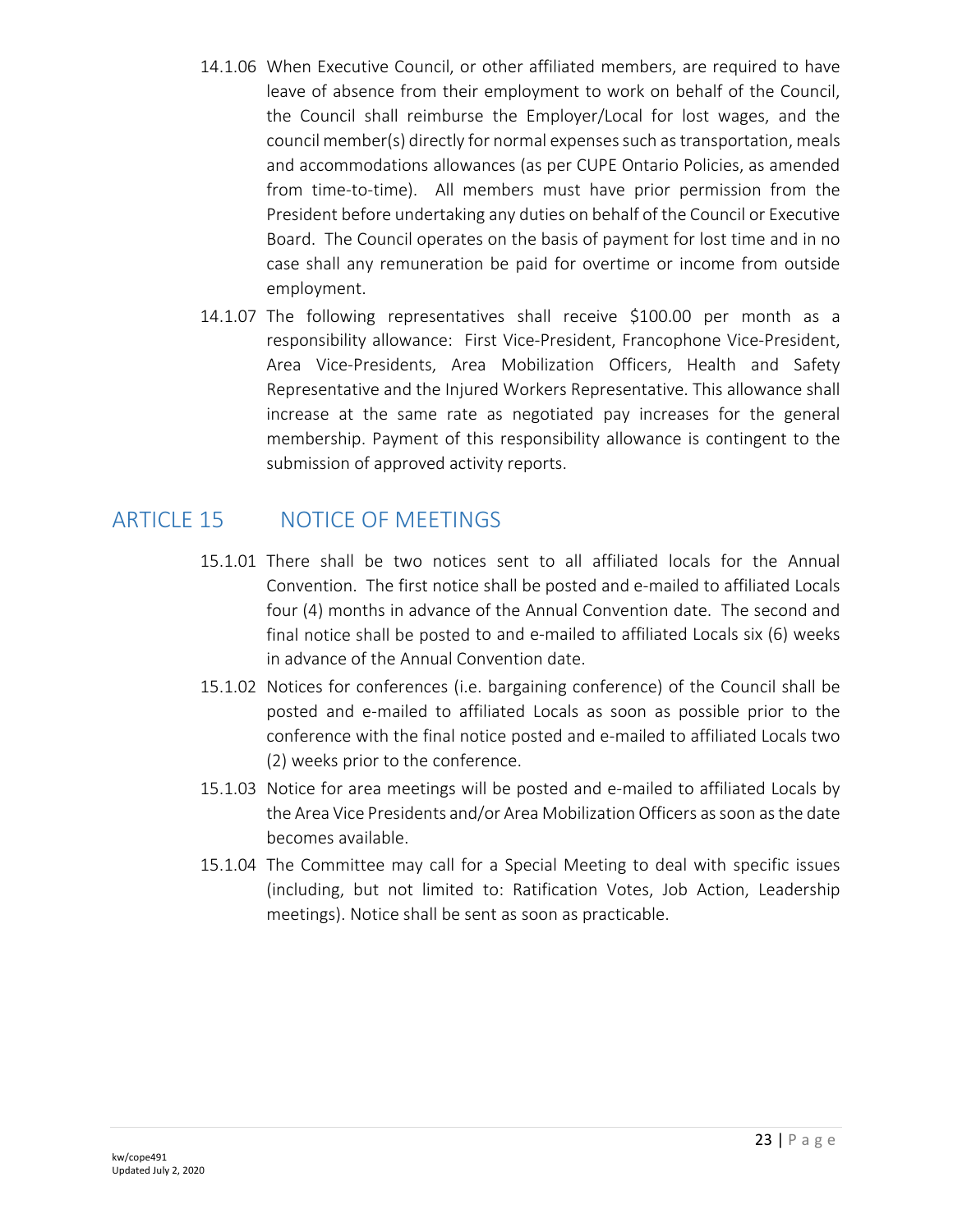## ARTICLE 16 AGENDAS

16.1.01 The Council President in conjunction with the Executive Board shall set the agenda for the Annual Convention, conferences and area meetings.

## ARTICLE 17 COMMUNICATIONS

17.1.01 All documents must be translated into the two official languages that are English and French. For further clarity, when sending out documents they must be sent in both languages at the same time.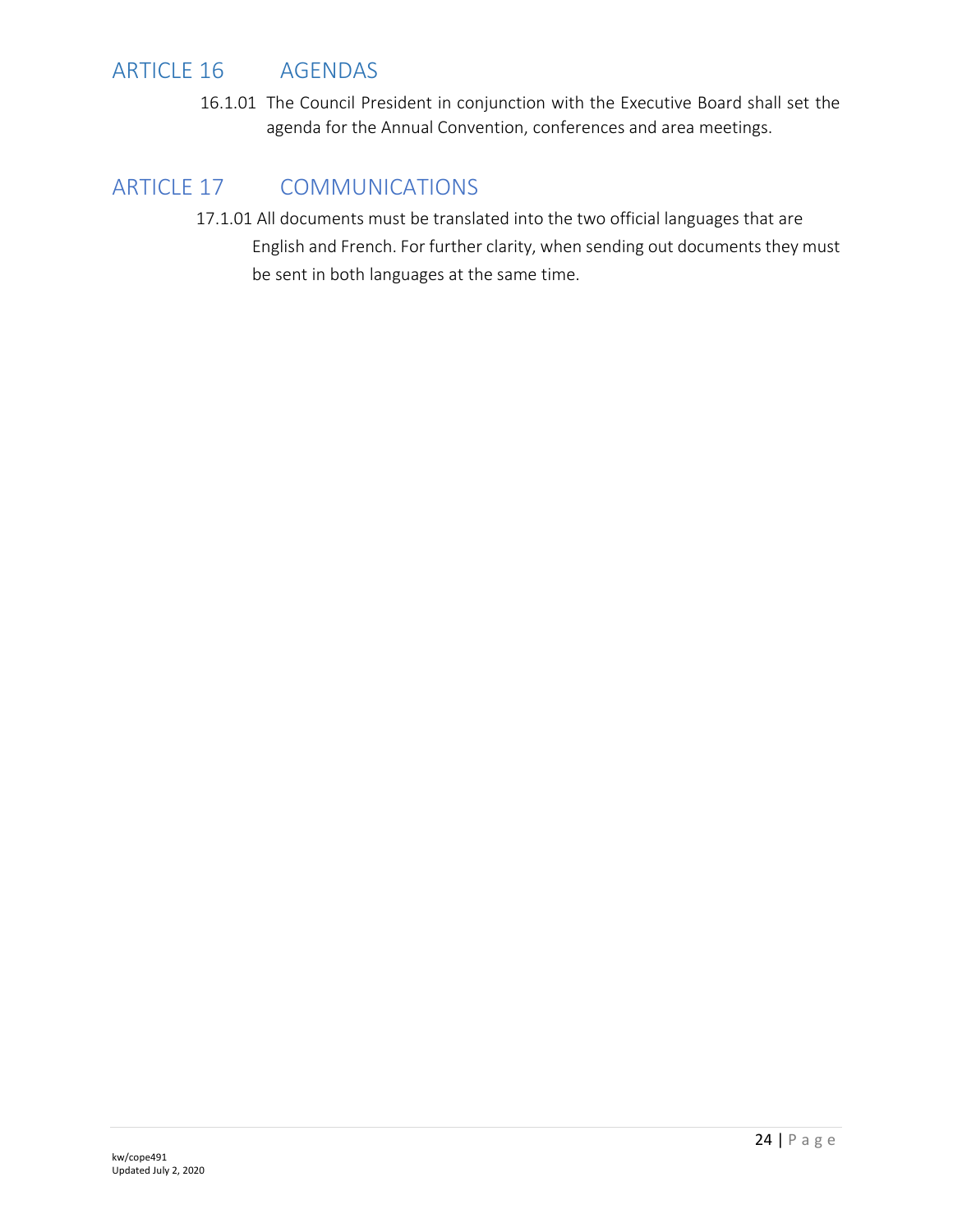## <span id="page-24-0"></span>APPENDIX A RULES OF ORDER

#### A.1THE RULES OF ORDER OF CONFERENCES ARE:

- A.1.1 The President will chair all Conventions. The First Vice-President will chair Convention in the absence of the President.
- A.1.2 No question that conflicts with the Equality Statement will be discussed.
- A.1.3 A delegate must go to a microphone to speak. The delegate must give their name and the name of the affiliated Local they represent when recognized by the Chairperson. The delegate will only speak to the question at issue.
- A.1.4 The mover of a motion can speak for five minutes. All other speeches are limited to three minutes.
- A.1.5 No delegate can speak more than once on a subject until all others who wish to speak have been able to do so.
- A.1.6 A delegate cannot interrupt another delegate, except on a point of order.
- A.1.7 If a delegate is called to order and the Chairperson asks the delegate to be seated, the delegate will be seated until the point of order has been decided.
- A.1.8 If a delegate continues unparliamentary conduct, the Chairperson will name the delegate and ask Convention to judge the delegate's conduct. The delegate will be allowed to explain their conduct and will withdraw while Convention decides what to do.
- A.1.9 If no delegate wishes to speak, the Chairperson will ask delegates to vote on whether they are in favour of the motion.
- A.1.10 If a delegate moves a vote on the motion, no debate or amendment to the request or the motion is permitted. The Chairperson will ask: "Are you ready to vote on the motion?". If a majority vote in favour, the vote on the motion will be held without debate. If a majority vote against, debate on the motion continues.
- A.1.11 Votes may be taken by a show of hands or by a standing vote of delegates. A roll call vote will be held only if required by two-thirds of delegates present. In all votes, each voting delegate has one vote.
- A.1.12 The Chairperson can vote on any question. If a vote is tied, the Chairperson casts the deciding vote.
- A.1.13 Two delegates can appeal the decision of the Chairperson. The Chairperson can explain the decision, but no debate is permitted. The vote is on the question: "Do you agree with the decision of the Chairperson?"
- A.1.14 The Executive Committee can combine resolutions or prepare a composite resolution to cover the issue. The report of a Committee cannot be amended unless the Committee accepts the amendment.
- A.1.15 A motion to refer back to the Executive Committee for reconsideration is in order. A delegate who has spoken on the motion cannot move a motion to refer back to the Committee.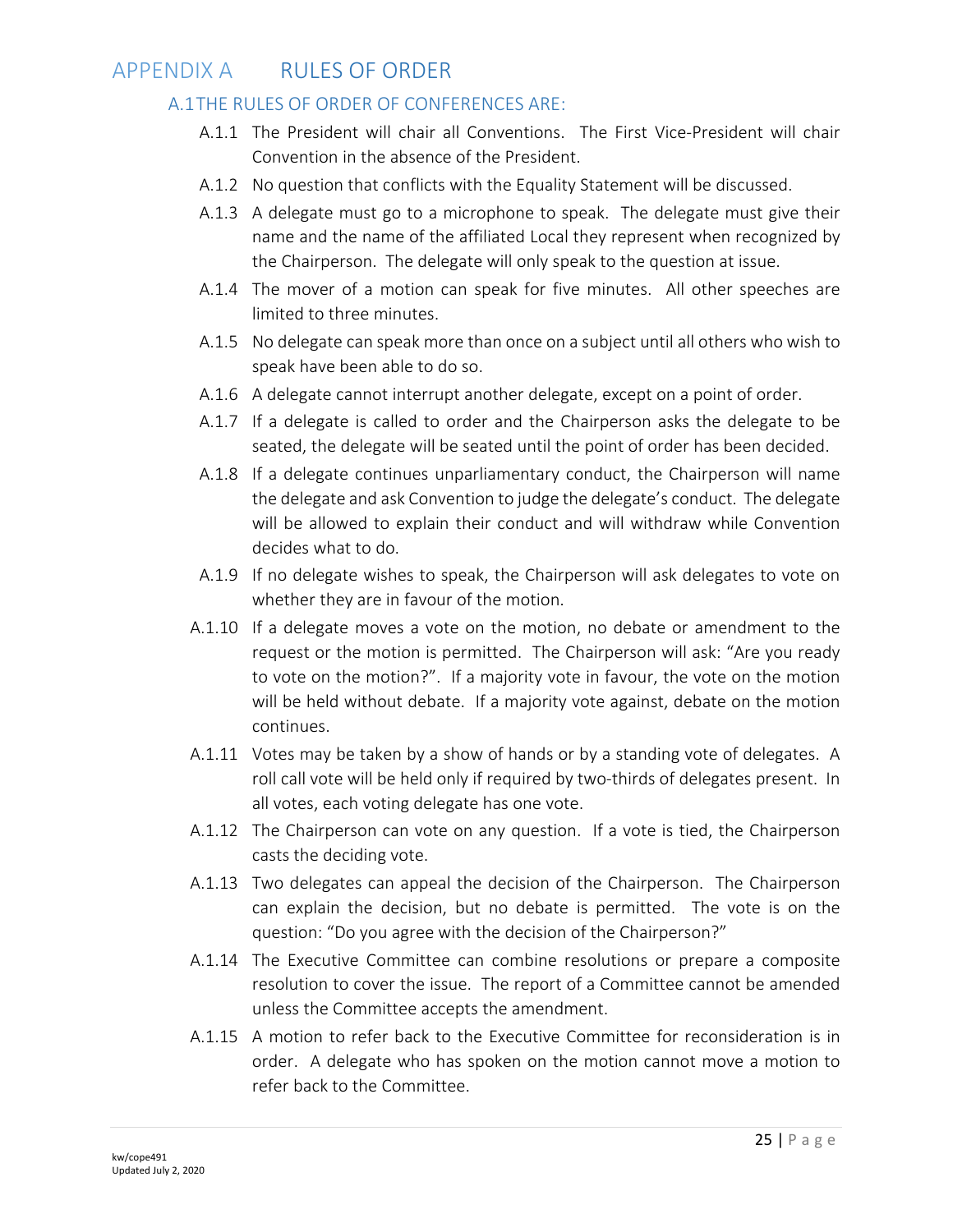- A.1.16 The Chairperson will call a vote on a motion to refer back to the Executive Committee if it has been properly seconded. A motion to refer back is not debatable.
- A.1.17 If a majority of delegates vote in favour of the report of a Committee, it is the decision of Convention. If a majority of delegates vote against the report of a Committee, a motion to refer back to the Committee can be made.
- A.1.18 When a motion has been placed before Convention, the only other motions that can be made are:
	- 1. a motion to refer to the Committee
	- 2. a motion to adjourn
	- 3. a motion to vote on the motion
	- 4. a motion to postpone consideration of the motion for a definite time.
- A.1.19 If any of these motions is defeated, it cannot be placed before Convention again until after an intermediate proceeding.
- A.1.20 A delegate who voted with the majority can give notice of a motion to reconsider a decision of Convention at the next session. The motion to reconsider requires the support of a two-thirds majority of delegates who vote.
- A.1.21 The Council Executive Board establishes the hours of Convention.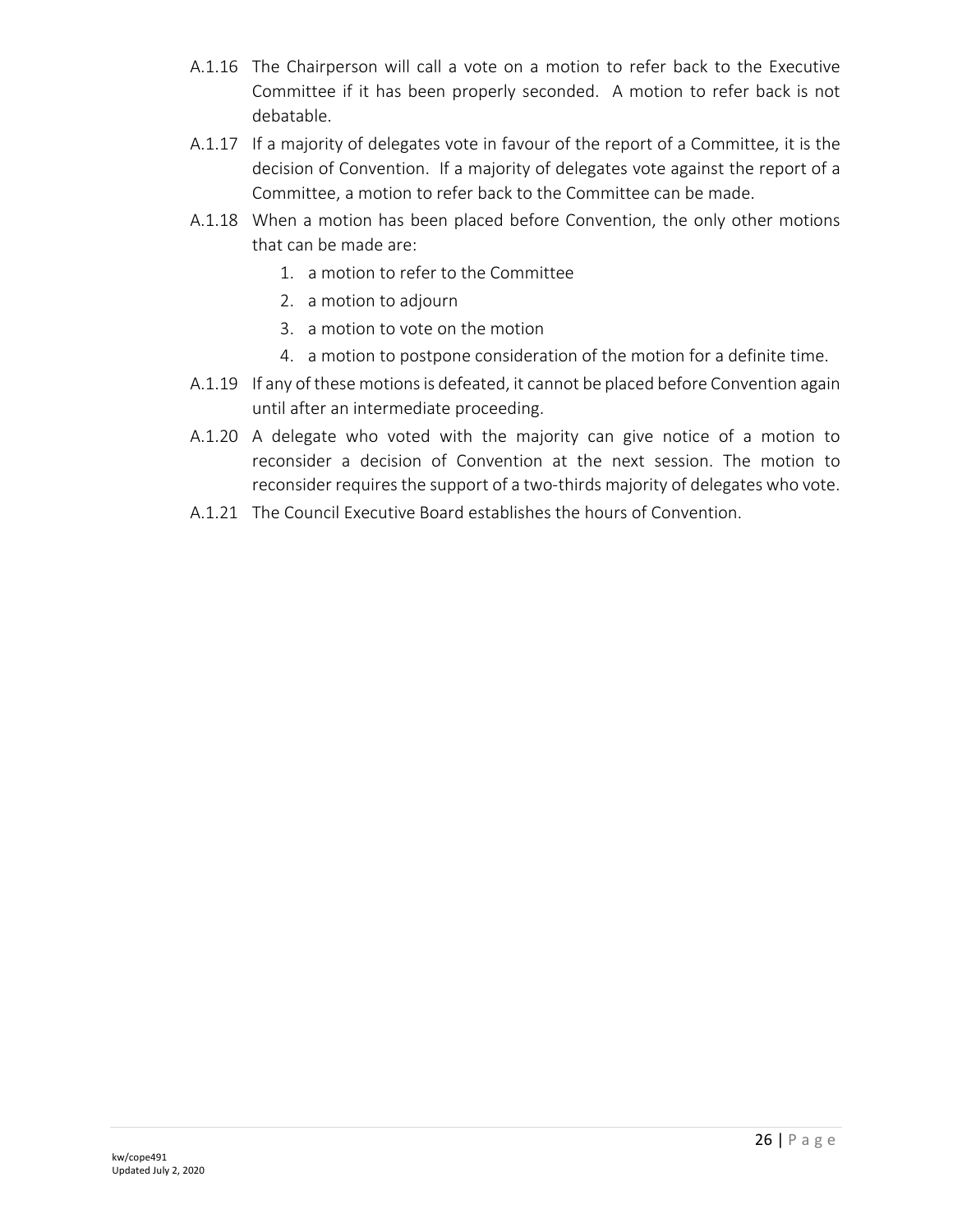## APPENDIX B EQUALITY STATEMENT

- B.1.1 Union solidarity is based on the principle that union members are equal and deserve mutual respect at all levels. Any behaviour that creates conflict prevents us from working together to strengthen our union.
- B.1.2 As unionists, mutual respect, cooperation and understanding are our goals. We should neither condone nor tolerate behaviour that undermines the dignity or self-esteem of any individual or creates an intimidating, hostile or offensive environment.
- B.1.3 Discriminatory speech or conduct which is racist, sexist, transphobic or homophobic hurts and thereby divides us. So too, does discrimination on the basis of ability, age, class, religion, language and ethnic origin.
- B.1.4 Sometimes discrimination takes the form of harassment. Harassment means using real or perceived power to abuse, devalue or humiliate. Harassment should not be treated as a joke. The uneasiness and resentment that it creates are not feelings that help us grow as a union.
- B.1.5 Discrimination and harassment focus on characteristics that make us different, and they reduce our capacity to work together on shared concerns such as decent wages, safe working conditions, and justice in the workplace, society and in our union.
- B.1.6 CUPE's policies and practices must reflect our commitment to equality. Members, staff and elected officers must be mindful that all persons deserve dignity, equality and respect.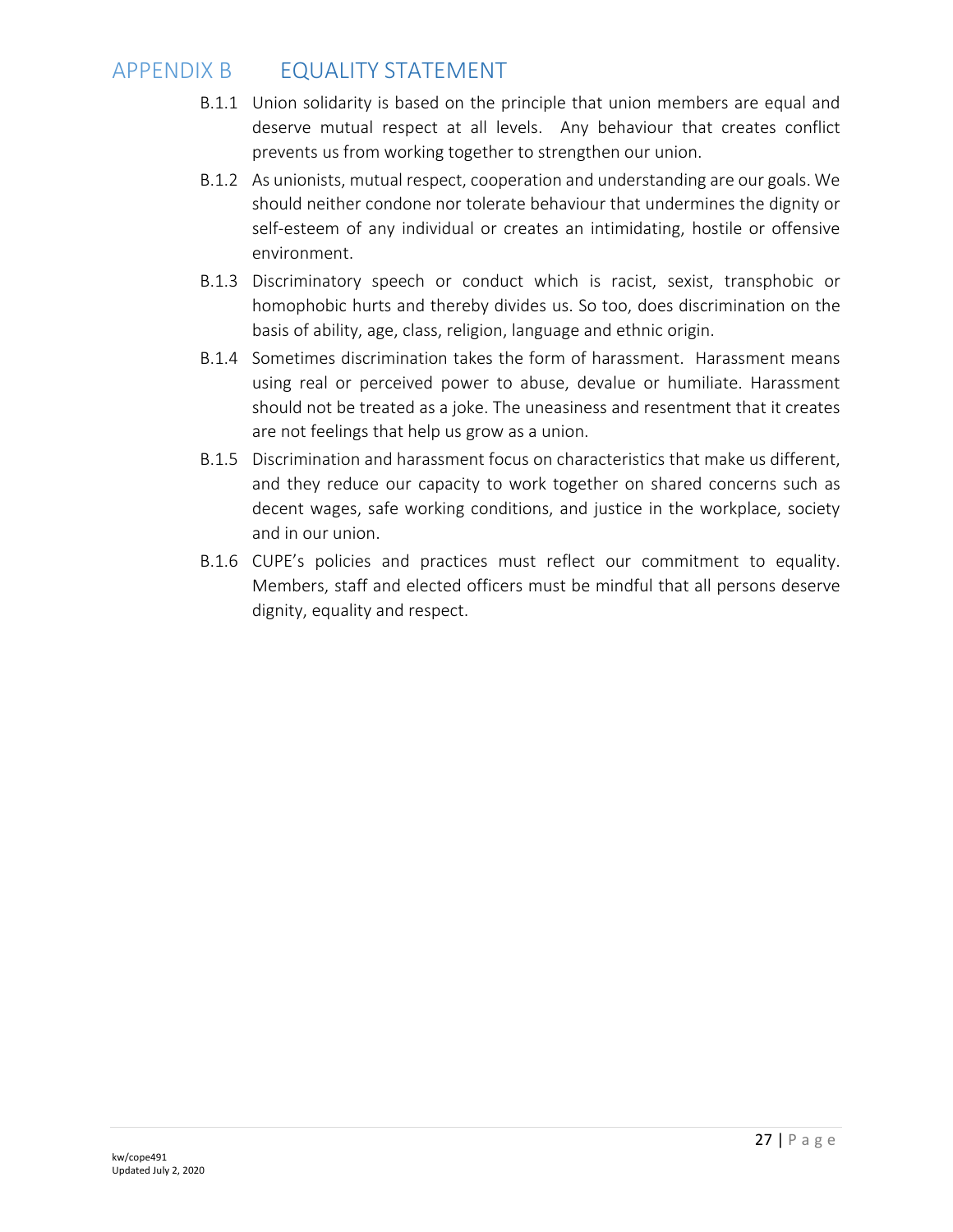<span id="page-27-0"></span>

| <b>SCHEDULE OF ELECTIONS</b><br><b>APPENDIX C</b> |      |      |      |      |      |      |      |      |      |      |      |      |      |      |      |      |
|---------------------------------------------------|------|------|------|------|------|------|------|------|------|------|------|------|------|------|------|------|
|                                                   | 2018 | 2019 | 2020 | 2021 | 2022 | 2023 | 2024 | 2025 | 2026 | 2027 | 2028 | 2029 | 2030 | 2031 | 2032 | 2033 |
| <b>President</b>                                  | X    |      |      | X    |      |      | X    |      |      | X    |      |      | Χ    |      |      | Χ    |
| <b>Secretary-Treasurer</b>                        | X    |      |      | X    |      |      | X    |      |      | X    |      |      | χ    |      |      | X    |
| <b>Vice-President</b>                             | X    |      |      | X    |      |      | Χ    |      |      | X    |      |      | Χ    |      |      | Χ    |
| <b>Francophone Vice-President</b>                 | X    |      |      | X    |      |      | X    |      |      | X    |      |      | χ    |      |      | X    |
| <b>Area Vice-Presidents</b>                       | X    |      |      | X    |      |      | Χ    |      |      | X    |      |      | x    |      |      | Χ    |
| <b>Area Mobilization Officers</b>                 | X    |      |      | X    |      |      | x    |      |      | X    |      |      | χ    |      |      | X    |
| <b>Health &amp; Safety Representative</b>         | X    |      |      | X    |      |      | x    |      |      | X    |      |      | χ    |      |      | X    |
| <b>Injured Worker Representative</b>              | x    |      |      | X    |      |      | X    |      |      | X    |      |      | Χ    |      |      | X    |
| <b>Trustee A</b>                                  | Χ    | X    |      |      | X    |      |      | X    |      |      | X    |      |      | X    |      |      |
| <b>Trustee B</b>                                  | X    |      | χ    |      |      | X    |      |      | X    |      |      | X    |      |      | X    |      |
| <b>Trustee C</b>                                  | Χ    |      |      | Χ    |      |      | Χ    |      |      | X    |      |      | Χ    |      |      | Χ    |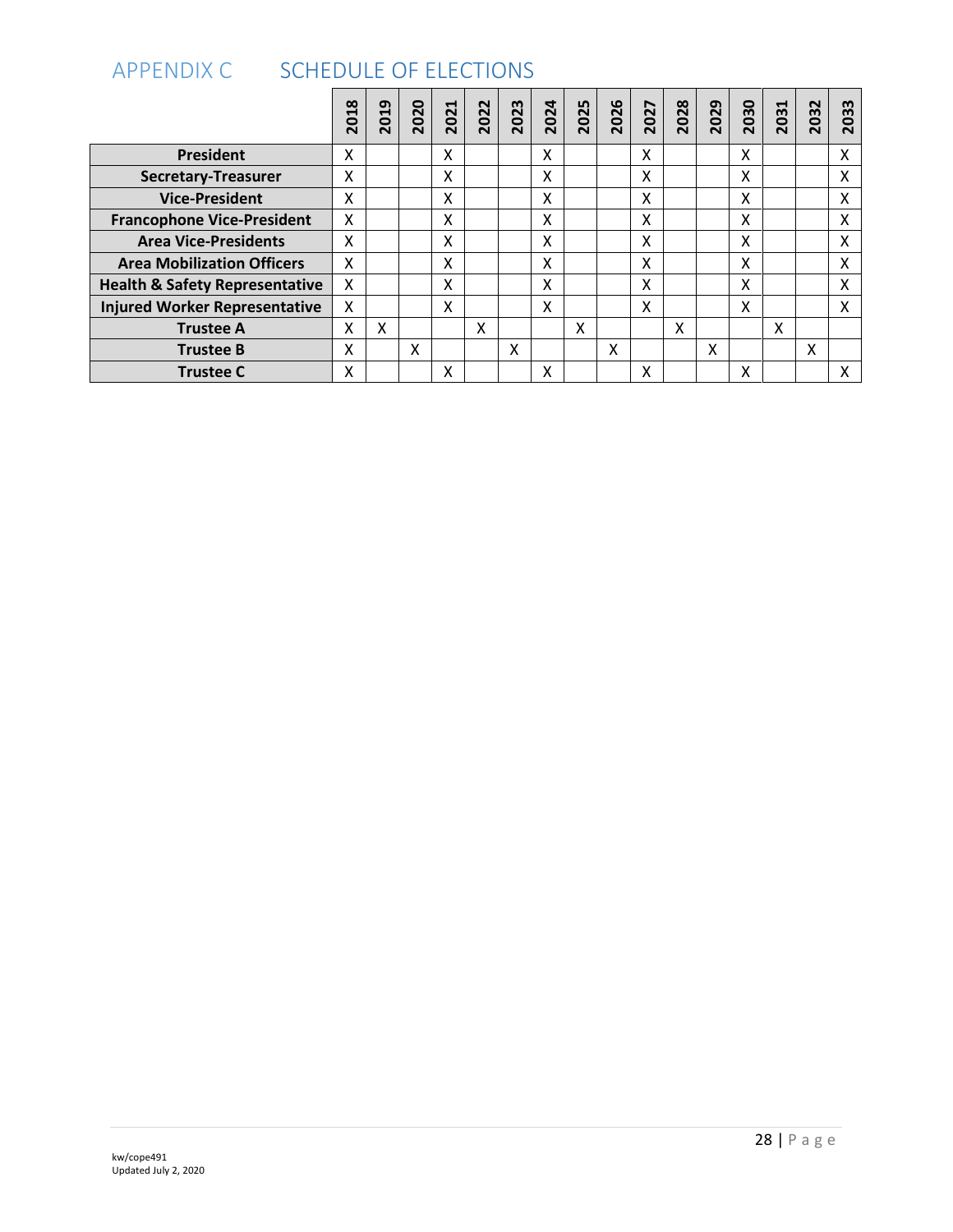## APPENDIX D CODE OF CONDUCT

- D.1.1 The Council is committed to ensuring that all of its meetings and activities are safe environments where members are encouraged to speak. Existing Members are encouraged to welcome, mentor and support new members and equity-seeking members.
- D.1.2 The Council strives to promote core values which include the principles of solidarity, equality, democracy, integrity, and respect. We are committed to mobilizing our energy and skills to work together to promote these values and to attain these goals in our union, our communities, and globally.
- D.1.3 The Council is committed to creating a union which is inclusive, welcoming, and free from harassment, discrimination and all types of bullying, intimidation, and violence, including sexual violence. The Council needs to ensure that it provides a safe environment for members, staff and elected officers to carry out our work. The Council expects that mutual respect, understanding and cooperation will be the basis of all our interaction.
- D.1.4 This Code of Conduct for The Council sets out standards of behaviour for members at meetings, and all other events organized by The Council. It is consistent with the expectations outlined in the Equality Statement, CUPE National Constitution and these bylaws. It does not apply to complaints arising in the workplace, as those are dealt with through the grievance procedure and/or the applicable workplace violence prevention and harassment policy.
- D.1.5 As members of The Council, we commit to one another and to the union to be governed by the principles of the Code of Conduct and agree to:
	- 1. Abide by the provisions of the Equality Statement;
	- 2. Respect the views of others, even when we disagree;
	- 3. Recognize and value individual differences;
	- 4. Communicate openly;
	- 5. Support and encourage each other;
	- 6. Make sure that we do not harass or discriminate against each other;
	- 7. Commit to not engaging in offensive comment or conduct;
	- 8. Make sure that we do not act in ways that are aggressive, bullying, harassing, violent, or intimidating;
	- 9. Take responsibility for not engaging in inappropriate behaviour due to abuse of alcohol or other drugs while participating in union activities, including social events.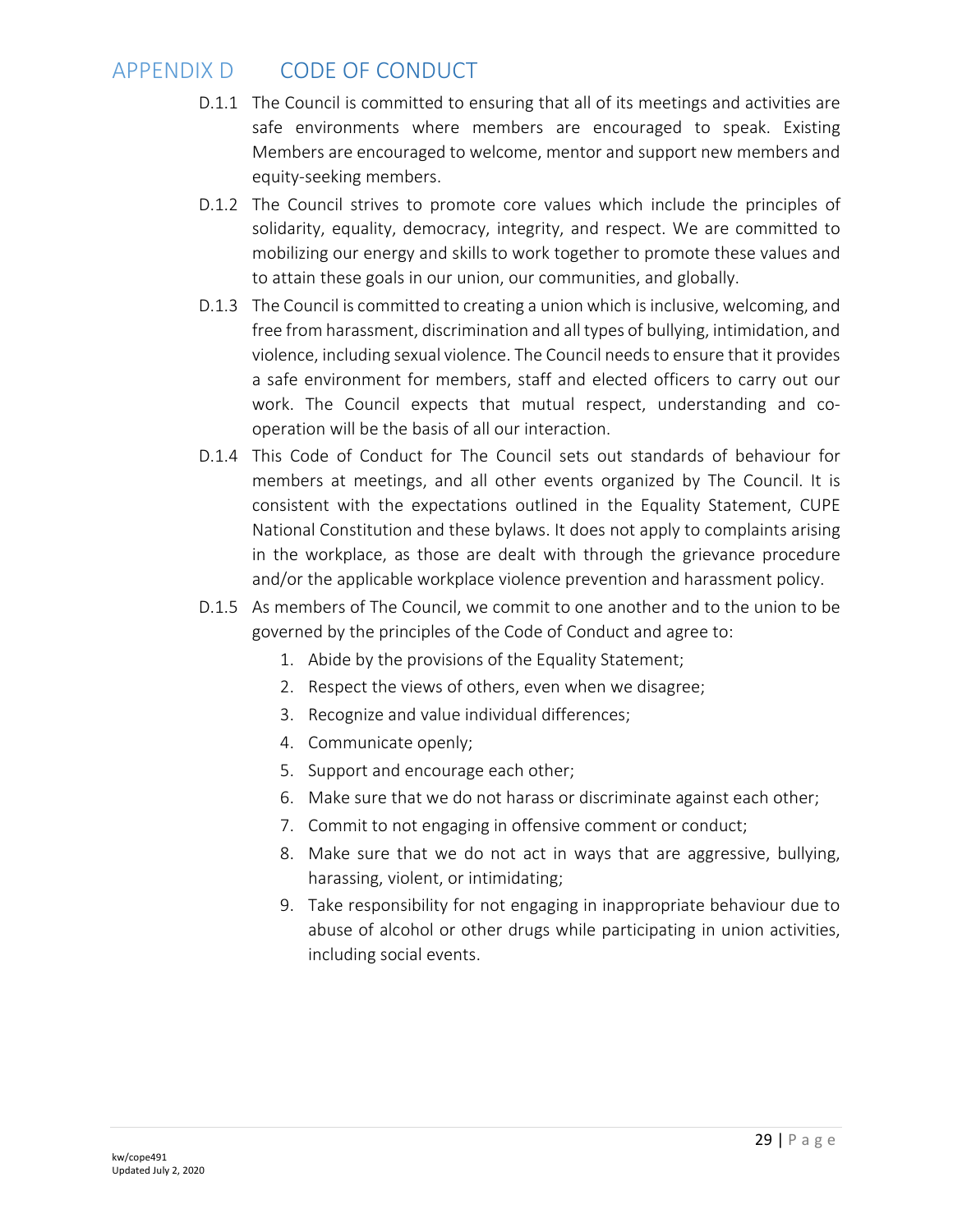- D.1.6 Violence is any incident in which members are threatened, assaulted or abused during their interactions that may cause physical or psychological harm. This includes threats, attempted or actual assault, application of force, verbal abuse or harassment. Harassment is objectionable behaviour which may include language, gestures, electronic or written communication and other actions which the harasser knows, or ought reasonably to know, is abusive and unwelcome. Harassment can be one incident or repeated incidents. Bullying is a form of harassment.
- D.1.7 A complaint regarding this Code of Conduct will be handled as follows:
	- 1. If possible, a member may attempt to deal directly with the person alleged to have engaged in behaviour contrary to the Code, by asking the person to stop such behaviour. If that is not possible, or if it does not resolve the problem, a member may bring forward a complaint.
	- 2. Once a complaint is received, a designated Officer of the Council will work to seek a resolution.
	- 3. If this fails to resolve the matter, the designated Officer of the Council shall report the matter to the person in charge, who shall determine whether there is need to remove the member. The person in charge has the authority to expel members from the event for serious or persistent offenses.
- D.1.8 This Code of Conduct is designed to create a safe, respectful and supportive environment within CUPE. It is meant to enhance the rights and obligations outlined in the Bylaws of The Council, the CUPE National Constitution, the Equality Statement, and applicable human rights legislation, not replace them.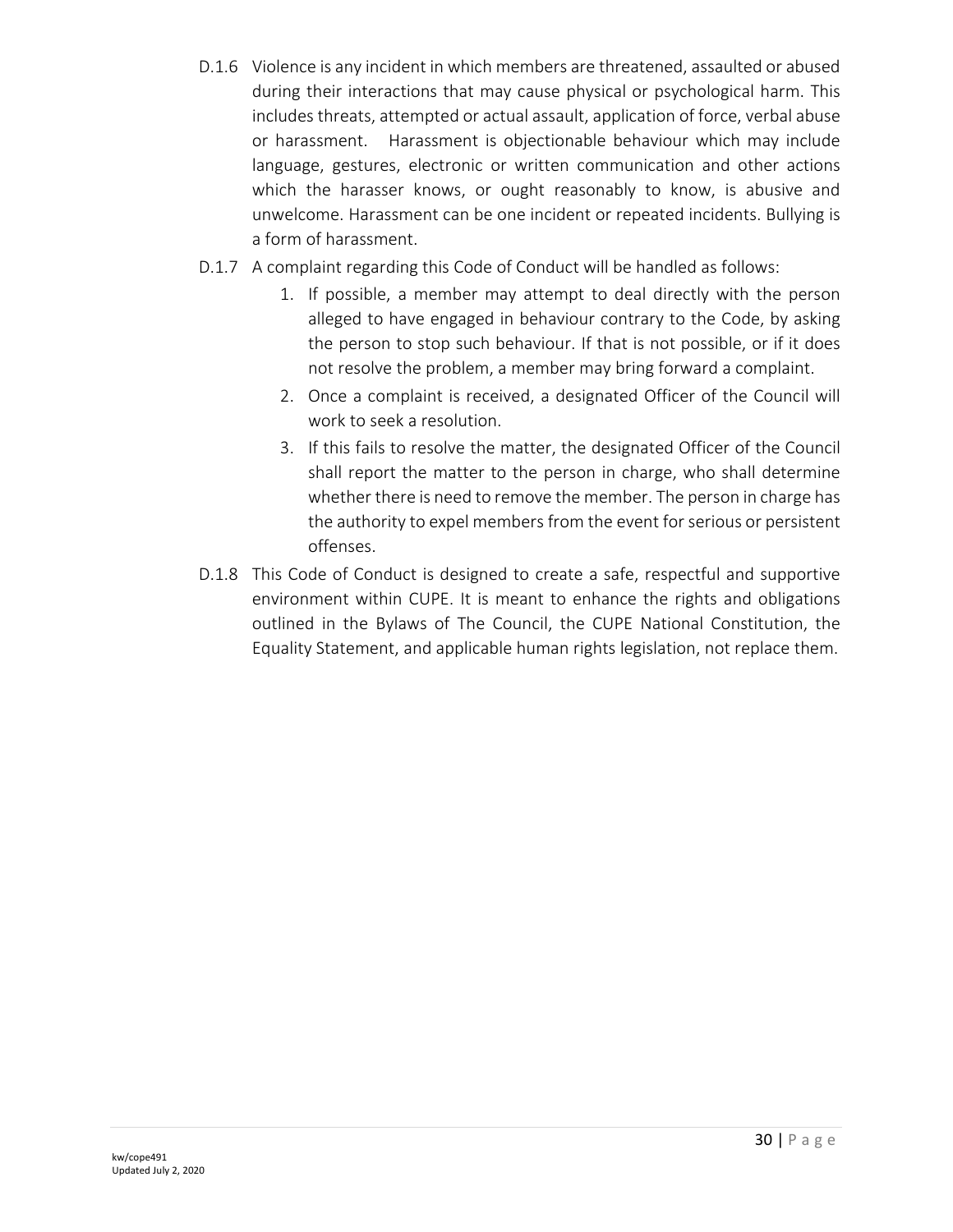## APPENDIX E LOCALS IN AREAS

| Area#          | Locals in Area                                                               | %    |
|----------------|------------------------------------------------------------------------------|------|
| $\mathbf{1}$   | 27, 1238, 1348, 1358, 2512, 3615, 4148, 4168, 4186, 4222, 4299, 7575         | 14.0 |
| $\overline{2}$ | 256, 1011, 1176, 1317, 2888, 3166, 3396, 3447, 4153, 4156, 4605, 5100, 5200  | 12.3 |
| 3A             | 4400                                                                         | 23.4 |
| 3B             | 1196, 1280, 1328, 1571, 1628, 1734, 2026, 2331, 2544, 3155, 1483, 4340       | 23.3 |
| 4              | 218, 997, 1310, 1453, 3987, 5555                                             | 11.2 |
| 5              | 1480, 1022, 1202, 1247, 1321, 1479, 2357, 3689, 4154, 5678, 4155, 4297, 5335 | 11.9 |
| 6              | 16, 895, 1165, 1369, 2799, 4681, 8888, 4274, 4865, 7777, 895,4148            | 3.1  |
| 7              | 65, 1939, 2486                                                               | 0.8  |